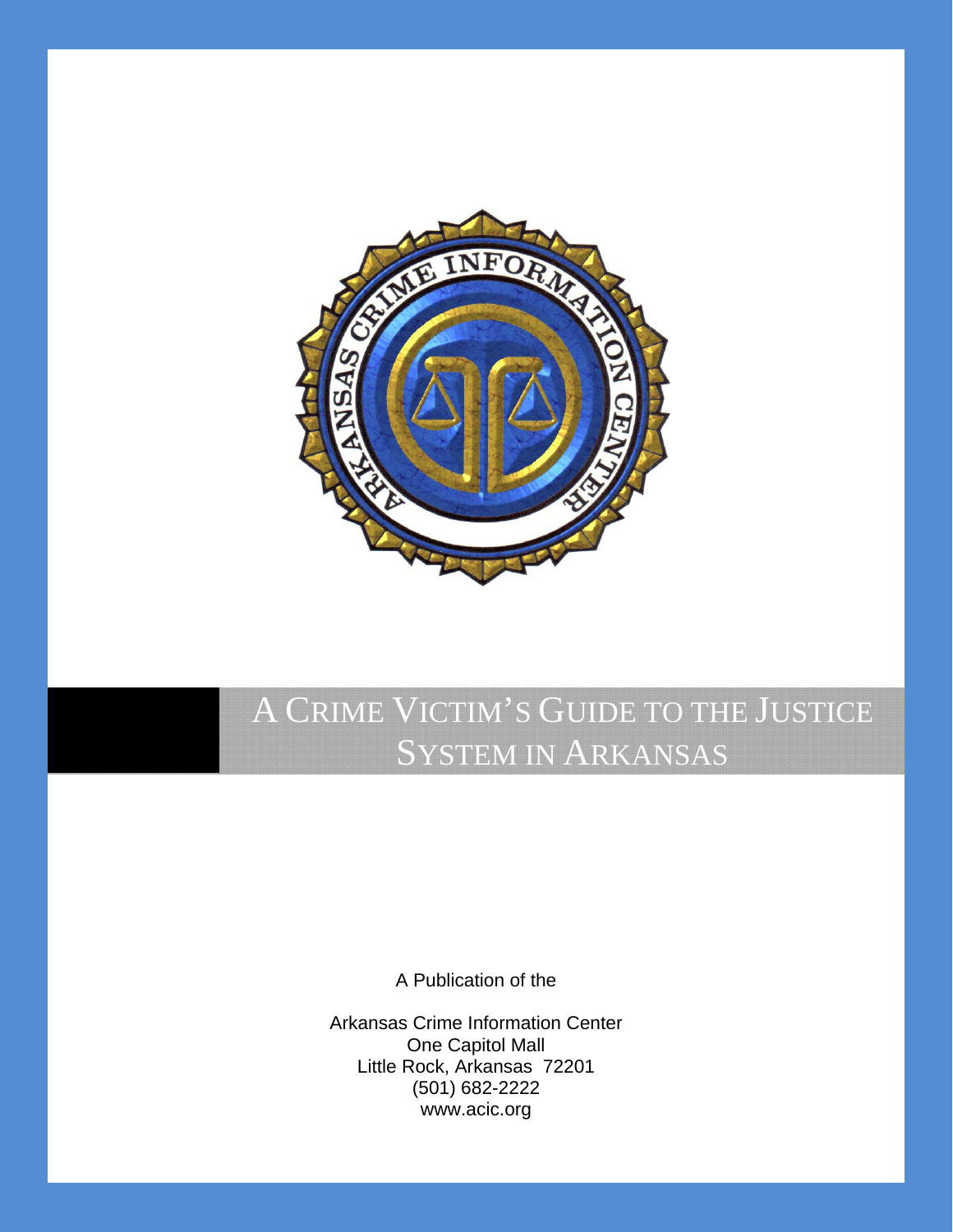# *Crime Victim's Guide*

*A Crime Victim's Guide to the Justice System in Arkansas* was written to assist victims of crime in better understanding the Arkansas criminal justice system so they are more able to exercise their rights. It is also designed to inform victims of services available to them throughout the state including shelter, cash assistance, counseling, and private support organizations. This guide is not intended as a legal reference or to provide legal advice, but as an aid to further understanding of the criminal justice system in Arkansas.

## **Contents**

| Arkansas Commission on Child Abuse, Rape, and Domestic Violence (ACCARDV)18 |  |
|-----------------------------------------------------------------------------|--|
|                                                                             |  |
|                                                                             |  |
|                                                                             |  |
|                                                                             |  |
|                                                                             |  |
|                                                                             |  |
|                                                                             |  |
|                                                                             |  |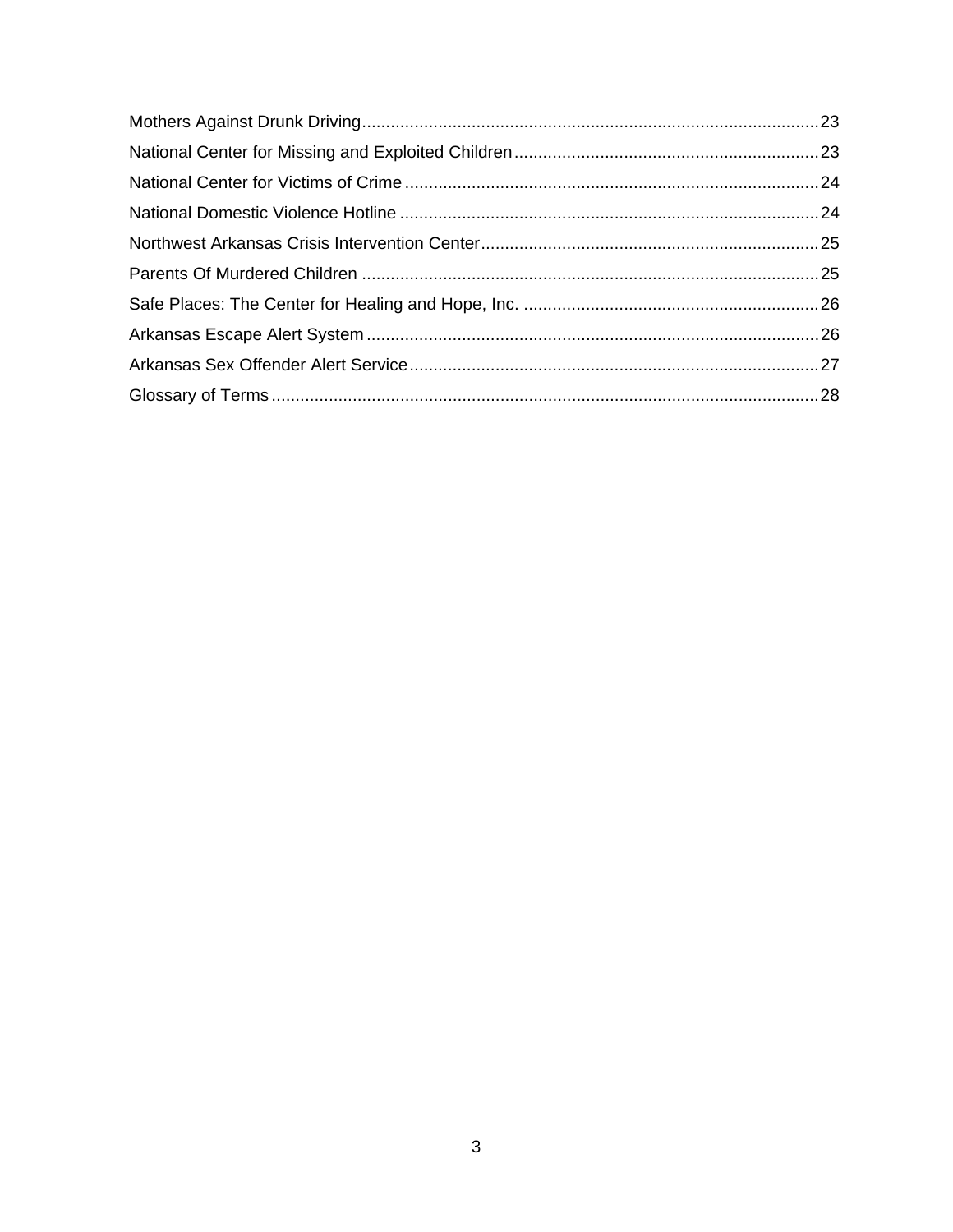# **A Crime Victim's Guide to the Justice System in Arkansas**

#### **Introduction**

This guide provides an overview of the criminal justice system in Arkansas. It is intended to assist victims of crime in understanding the functions and responsibilities of criminal justice agencies.

Another purpose of this guide is to inform crime victims of the various services that may be available to them. Arkansas offers a wide range of services, such as shelter, cash assistance, and counseling. The organizations that provide assistance to crime victims are listed, along with a brief description of each.

This guide was produced by the Arkansas Crime Information Center. Although the material contained in this publication is believed to be accurate, readers should not rely exclusively on its contents. This guide is not intended as a legal reference and no warranty, expressed or implied, is made. It is not intended as legal advice or as a substitute for legal research.

## **Components of the Criminal Justice System**

#### **Law Enforcement**

When a crime occurs, law enforcement officers are normally the first to respond. These officers may need to provide protection and assistance to persons with physical injuries and/or emotional trauma. Emergency services, such as ambulances and fire department response teams, may be required. Depending on the size of the law enforcement agency, the first officer on the scene may not be the individual who completes the investigation. After the initial report is taken, a detective, or another officer with specialized skills, may be assigned to the case. Jurisdiction regarding law enforcement agencies' responsibilities, as they relate to a particular crime, can vary.

Once the emergency needs of persons at the scene are met, officers then begin collecting evidence. From the beginning, it is critically important to preserve and safeguard evidence. Therefore, officers may be required to prohibit public access. Many times property must be removed from the crime scene and taken to the crime lab for processing. Families of crime victims will be kept away from the scene until evidence is secured. In order to collect and document evidence of the crime, officers may ask many questions of the victim, family members, neighbors, witnesses, and potential witnesses. These conversations are often audio taped or video taped. This seemingly intrusive technique can prevent unnecessary, repetitive interviews of the witnesses. Follow-up investigations can be conducted days, weeks, months, and even years after the initial investigation. Officers may need to revisit the crime scene and talk to victims and witnesses previously interviewed.

When a law enforcement agency makes an arrest, the arrested person may or may not be immediately jailed. In less serious crimes, an offender may only be issued a citation ordering that they appear in court on a certain date. In cases involving more serious crimes, a court hearing is necessary to decide whether the offender should be released pending trial, resulting in a bond or bail being posted and a release from custody, perhaps hours after the arrest.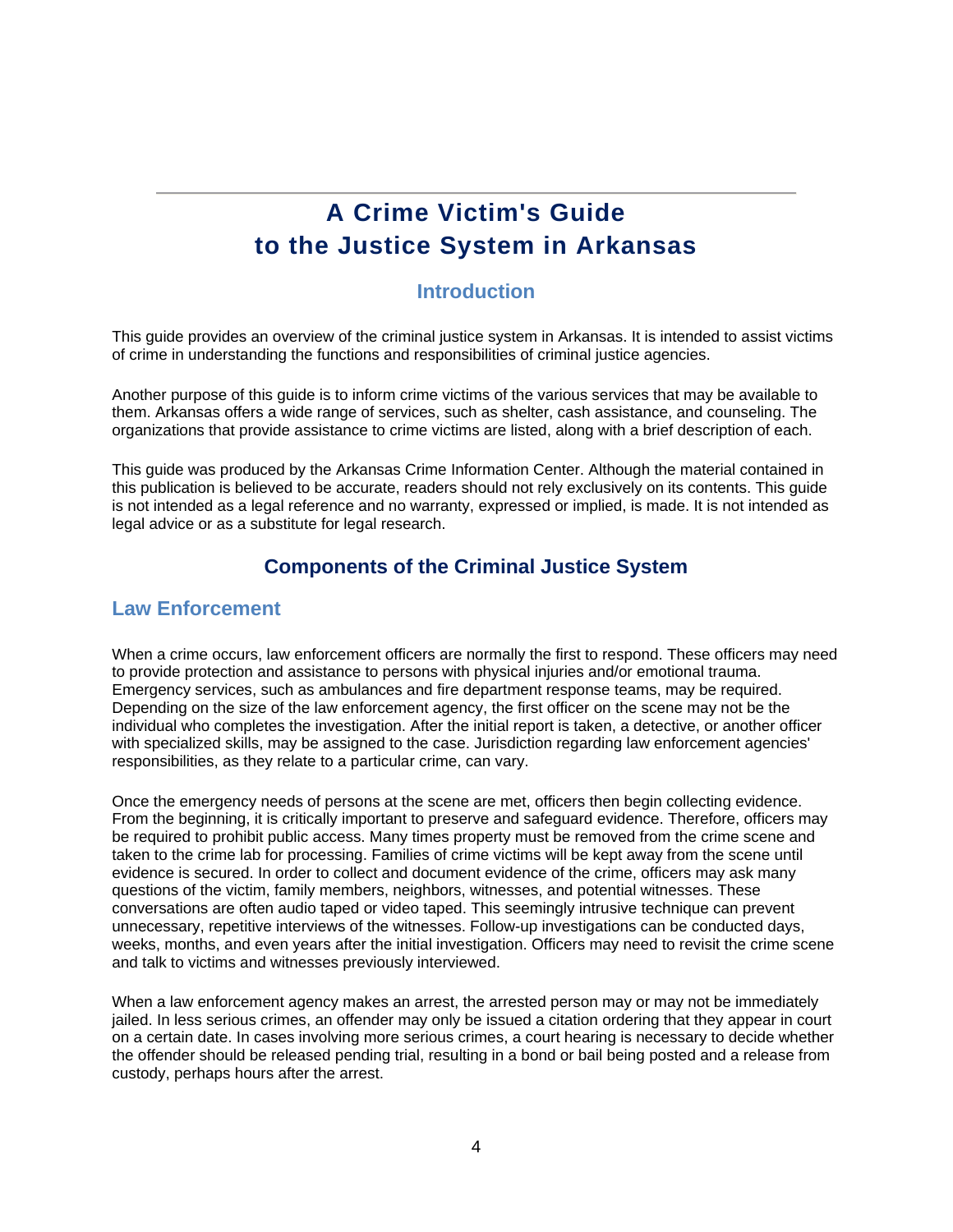Law enforcement's role does not end with the arrest of the alleged offender. Working closely with prosecuting attorneys, law enforcement officers frequently testify at trials. Officers testify on the contents of the police report, evidence collected at the scene, and how the evidence was preserved for presentation in court. Some law enforcement agencies in Arkansas also operate victim assistance programs within their departments. Specialized victim assistance coordinators provide a wide range of services to victims of crime. These services are discussed in the "Victim Services" section of this Guide.

### **Prosecution**

In Arkansas, the prosecuting attorney is responsible for making the decision to charge a person with committing a crime based on the investigative information provided by law enforcement. Most crimes in Arkansas are defined by the Arkansas Criminal Code. It is vital to understand that criminal cases are brought by the State, not the victim of the crime. The prosecutor has the sole authority to bring charges and they can be brought contrary to the victim's wishes. If the prosecutor decides to pursue the case, a document called an "information" is filed with the court. One of the first appearances by a defendant in court is often referred to as "plea and arraignment."

At the hearing, the defendant is asked whether he or she will enter a plea of guilty, not guilty, or nolo contendere (no contest). If the defendant pleads guilty or no contest, he or she will then be sentenced by the judge. A no contest plea has the same effect as a plea of guilty as far as the criminal sentence is concerned. If the defendant pleads not guilty, a trial date is set. The court also considers the amount of bail and other conditions of release, which permit the defendant to be out of jail until the trial. In Arkansas, every defendant is eligible for bail. Judges, however, are not required to set bail for defendants charged with capital murder where specific circumstances exist.

The trial may be avoided if the defendant and the prosecutor agree to a negotiated plea. Agreements such as these save time, stress, and money. Also, taking a case to trial is always uncertain; there is no guarantee of a conviction at trial. It is important to recognize that a guilty plea is a conviction.

## **Juvenile Justice**

Arkansas has a separate court division for children who commit criminal acts. In the juvenile justice system, focus is placed on rehabilitation of the juvenile offender and victim restitution. The commission of some crimes, however, can expose a person age 14 or older to prosecution as an adult in circuit court. If a person under the age of 18 is tried in circuit court, he or she is considered as an adult, and juvenile court procedures do not apply.

When a prosecutor believes a juvenile has committed a crime, he or she may choose to file a "delinquency petition". The delinquency petition summons the juvenile to an "adjudication hearing". If the allegations in a petition are found to be true, a juvenile is "adjudicated delinquent". If he or she is to be incarcerated before or after the hearing, the child is placed in "juvenile detention" or "transferred into the Division of Youth Services' custody". These children who commit acts that would be criminal if committed by an adult are referred to as juvenile delinquents. Under Arkansas' juvenile code, a delinquent juvenile is defined as a person age 10 through age 17.

If a juvenile is an adjudicated delinquent, there are several disposition alternatives available to the judge. The judge may require the juvenile to undergo counseling, place the juvenile on probation, or require him or her to perform community service. Other available options are the C-Step Program, detention, and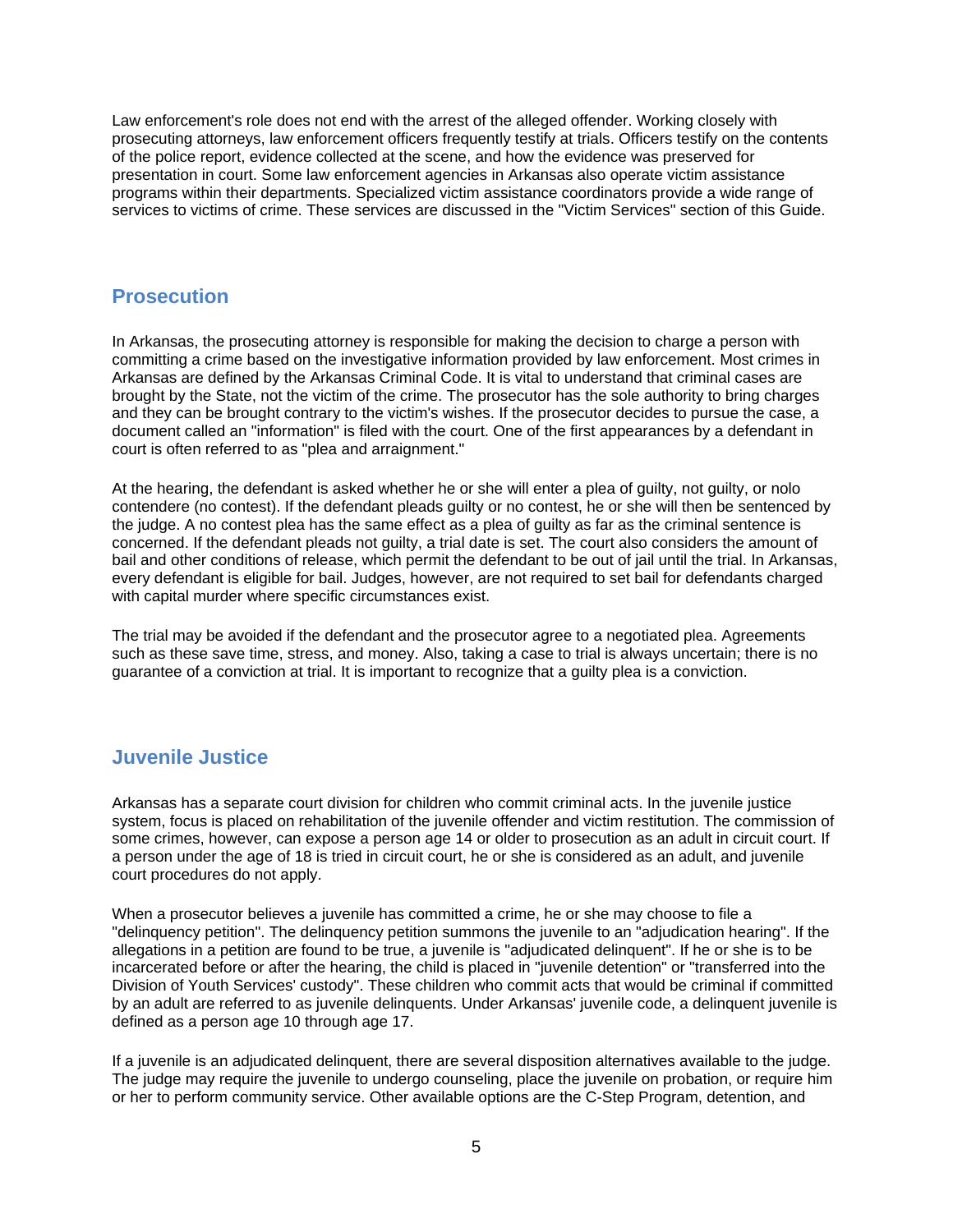transfer into the custody of the Division of Youth Services. The judge will decide the appropriate alternative.

It is also important to note that juvenile delinquency proceedings usually are more private than adult criminal trials. Juvenile court records are not public records and are not subject to release under the Freedom of Information Act. The court proceedings and filings may also be closed and confidential. A crime victim and persons providing victim support, or a victim's representative, may be present unless the judge decides that that person's exclusion is necessary to preserve the confidentiality or fairness of a juvenile proceeding. Crime victims do not have the right to present victim impact statements, but some judges may allow them. Information regarding juveniles is not available through the Arkansas VINE Program unless the juvenile is charged as an adult.

#### **Courts**

Under current law, there are four basic types of courts in Arkansas with authority to hear criminal cases. District courts hear misdemeanor cases, while Circuit courts can hear both misdemeanor and felony cases. The Arkansas Court of Appeals and the Arkansas Supreme Court have jurisdiction to hear criminal appeals.

Under Arkansas law, defendants are entitled to a jury trial for criminal cases. The defendant, however, can waive his or her right to a jury trial. When the defendant waives the right to a jury trial, the judge alone decides whether the defendant is guilty and determines the punishment. The trial court judge is an impartial official who along with the jury hears the case. Based on the law, the judge decides what evidence can be presented to the jury. The judge also instructs the jury at the end of the presentation of evidence on how the jury should apply the law to the facts.

Arkansas law requires that defendants have the opportunity to be represented by an attorney. If the defendant cannot afford to pay for an attorney, the court will appoint an attorney or public defender to represent the defendant. The defendant can, however, waive the right to an attorney and choose to represent himself or herself in the case. The defendant is not required to present any evidence at all, since he or she is innocent until proven guilty by the prosecution. The defense attorney may believe the prosecution has failed in proving its case and that it is not necessary to present his client's defense. Arkansas law provides for twelve members of the community to hear the case. When the trial begins, all the witnesses scheduled to testify in the case are removed from the courtroom until they are called to testify. This is so they will not hear other witnesses' testimony and be influenced. Whenever possible, separate waiting areas are provided for prosecution and defense witnesses. In order for the defendant to be convicted at trial, the prosecutor must prove beyond a reasonable doubt that the defendant committed the crime charged. The members of the jury hear the evidence and decide the defendant's guilt or innocence. The verdict must be unanimous in a jury trial.

Arkansas uses a "bifurcated" trial system. This means that the "guilt" phase is separate from the sentencing phase. After the "guilt phase" of the trial has ended, the jury will also decide the defendant's punishment. Generally, the jury is allowed to return only one of two verdicts: guilty or not guilty. If the verdict is "not guilty," the defendant is released. If the verdict is "guilty", the court formally enters a judgment of conviction. Then, the sentencing phase of the trial begins. The sentencing phase is almost like another trial. Evidence of aggravating and mitigating circumstances that may not have been allowed during the guilt phase is now introduced.

For additional definitions of legal terms used in the courtroom, refer to the Glossary section of this guide.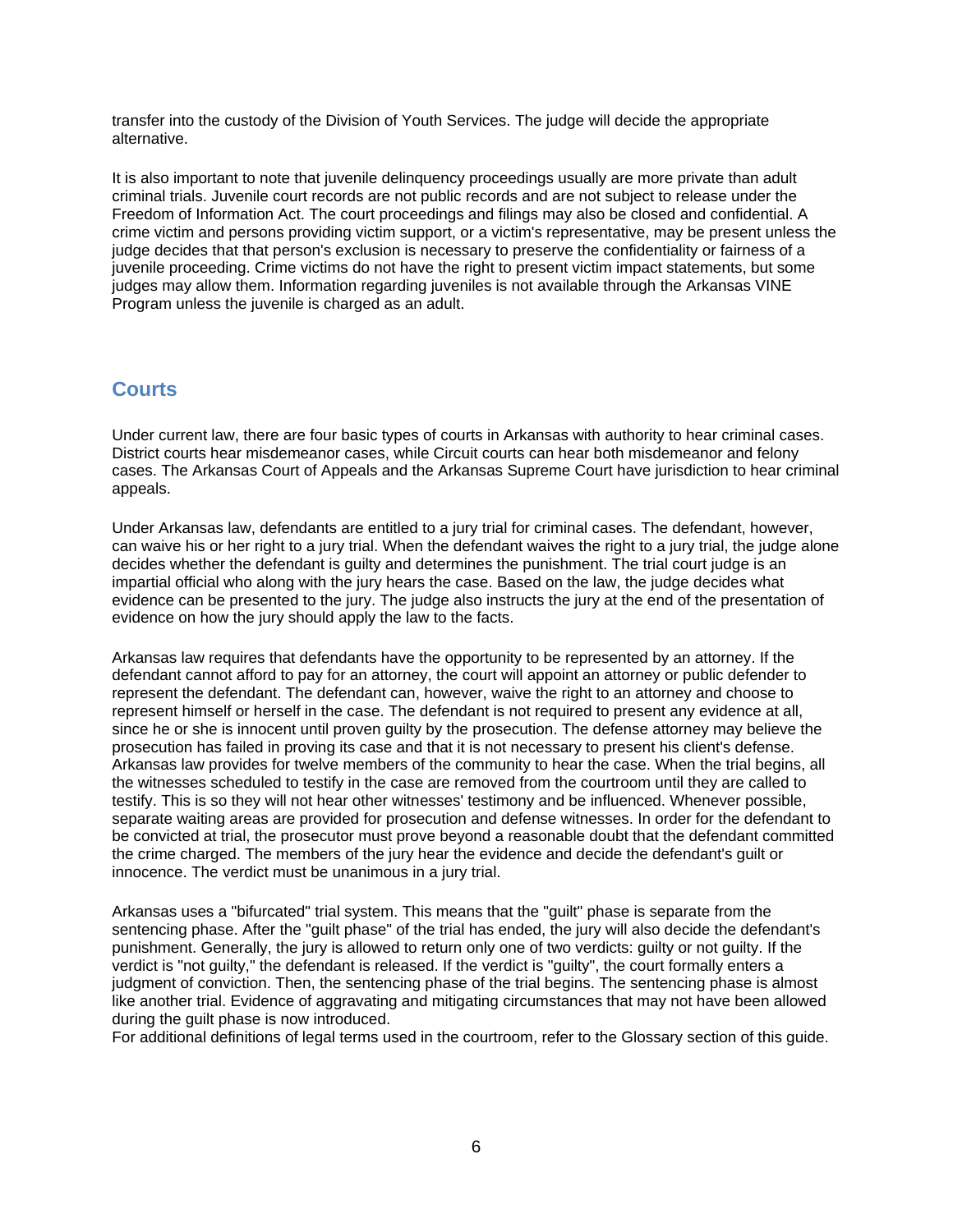## **Arkansas State Hospital**

An individual charged with a felony crime may be ordered by the court to receive an evaluation at the State Hospital on his or her competency and responsibility. Deciding competency consists of evaluating whether the defendant currently understands the proceedings in which he or she is involved, is aware of what is going on around him or her, and is able to assist his or her attorney in preparing the defense.

When evaluating the responsibility of the defendant, the question is whether the defendant, at the time of the alleged crime, could have refrained, by reason of his or her mental state, from committing the action charged. The evaluation also considers whether the defendant was aware, at the time of the alleged crime, that his or her action was wrong or illegal.

If found "not competent," the defendant will be ordered to the State Hospital for treatment where the goal is to restore the competency of the defendant. This treatment may last up to ten months. If found "not responsible", the defendant is committed to the State Hospital for up to 30 days. This means that the defendant has been acquitted of the charges due to "mental disease or defect". The person is committed to the State Hospital to determine if he or she presents a danger to himself or herself or the person or property of others.

Once it is determined that the individual no longer presents a danger and is ready for discharge from the State Hospital, the treatment team works with various community providers to locate an appropriate placement and aftercare plan for the individual. A plan is prepared and submitted to the Probate Court, and a hearing is scheduled. If the judge approves the plan, the individual will be discharged from the State Hospital into an approved setting.

Arkansas State Hospital 4313 West Markham Little Rock, AR 72205 501-686-9032

## **Appeal Procedures**

When a defendant has been convicted of a criminal offense in Arkansas, he or she may file an appeal within thirty days with the Arkansas Supreme Court or the Arkansas Court of Appeals. The rules of the Supreme Court contain guidelines for determining in which court a particular appeal must be filed. A defendant convicted in a District Court may appeal to the Circuit Court.

The Attorney General's Office represents the State in the two appellate courts. The record of the trial, including all of the papers filed in the trial court, the exhibits presented at trial, and the written transcript of all trial testimony, is compiled and filed in the appropriate appellate court. The defendant, now referred to as the appellant, then files a brief, in which he or she argues that errors occurred during the trial and that his or her conviction and/or sentence should be reversed. The Attorney General's Office then files the State's (appellee's) brief responding to the claims (or grounds of error) made in the appellant's brief.

The case will be submitted to the appellate court for consideration and a decision. In some cases, the appellate court will hear oral arguments from the attorneys who prepared the briefs. After considering the case, the court will announce its decision in a written opinion. The court may affirm, or uphold, the conviction and sentence; reverse, or overturn, the conviction and/or sentence; or, in some instances, affirm some part of a conviction or sentence and reverse other parts of it. Depending on the nature of the error, a case that is reversed may either be dismissed entirely or be remanded to the trial court for further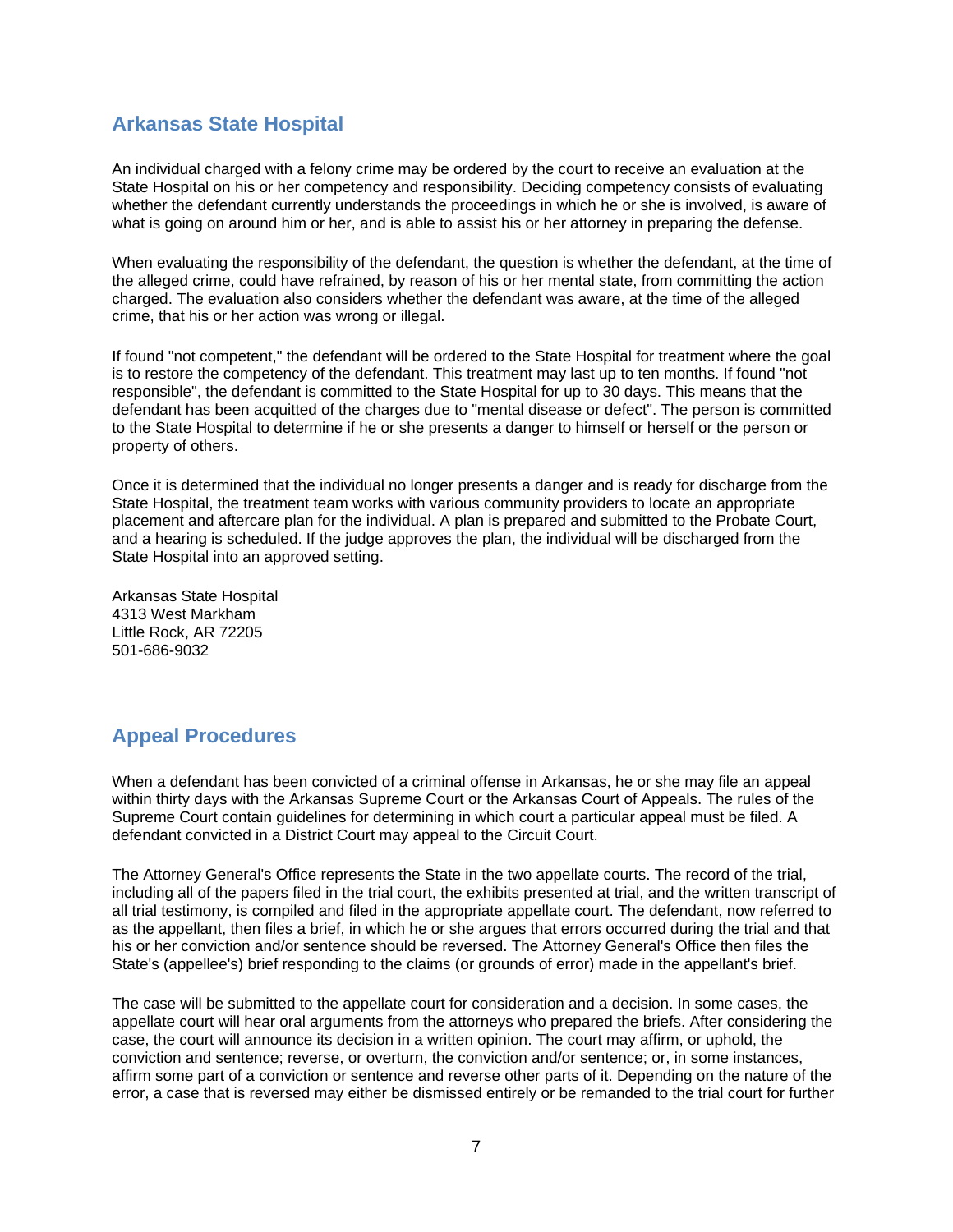proceedings, perhaps including a new trial. When a case is remanded to the trial court, the prosecuting attorney's office will represent the State in the new proceedings there. Finally, defendants can ask the United States Supreme Court to consider claims of constitutional error in their cases.

After the appeals process described is completed, defendants may seek what is called collateral or postconviction relief in both state and federal court. Ordinarily, defendants begin seeking this type of relief in state court. In Arkansas, the relevant procedural law is contained in a court rule known as Rule 37. Rule 37 cases begin in the circuit courts where the criminal trial took place. Most often defendants challenge the effectiveness of their trial lawyers in these proceedings. A circuit court's decision to grant or deny relief is appealable to the Arkansas Supreme Court and reviewable in the United States Supreme Court. If state post-conviction relief efforts fail, defendants can seek relief in federal district court by filing a petition for habeas corpus. The grant or denial of that relief is appealable to a federal intermediate appellate court and subject to being reviewed in the United States Supreme Court. State law also provides other potential avenues for relief by various petitions for extraordinary relief that may be filed in both the state trial courts and the Arkansas Supreme Court

Office of the Arkansas Attorney General 323 Center Street, Suite 200 Little Rock, AR 72201 501-682-2007 **www.arkansasag.gov**

## **Department of Community Correction**

With a rapidly increasing number of individuals being committed to the state penitentiary, the Arkansas Department of Community Correction (DCC) was established as an alternative to prison. DCC operates community-based correctional centers, the Technical Violator Program, and administers the statewide probation and parole programs.

Community-based correctional centers are currently located in Little Rock, Texarkana, Osceola, and Pine Bluff, and provide a balance between "punishment" and a program to help offenders become law-abiding members of society. These centers offer classes in substance abuse education, sobriety, relapse prevention, parenting, domestic violence, self-esteem, anger management, and a variety of employment skills.

The Technical Violator Program (TVP) provides an alternative punishment for offenders who commit technical parole violations. The TVP provides approximately 60 days of residential confinement followed by 12 months of applied programming in a community setting. The resident will work with a counselor to identify factors contributing to his/her parole violations and develop strategies for achieving and maintaining compliance.

The other major responsibility of DCC is the operation of probation and parole offices across the state. These offices supervise offenders that have been placed on probation, as well as those offenders that have been released from the state penitentiary.

*Probation* occurs when a judge sentences an individual without sending them to prison and instead places the offender under the supervision of a probation officer. This normally includes conditions such as payment of restitution, remaining drug-free, being drug tested, gaining and retaining employment, reporting regularly to an officer, etc.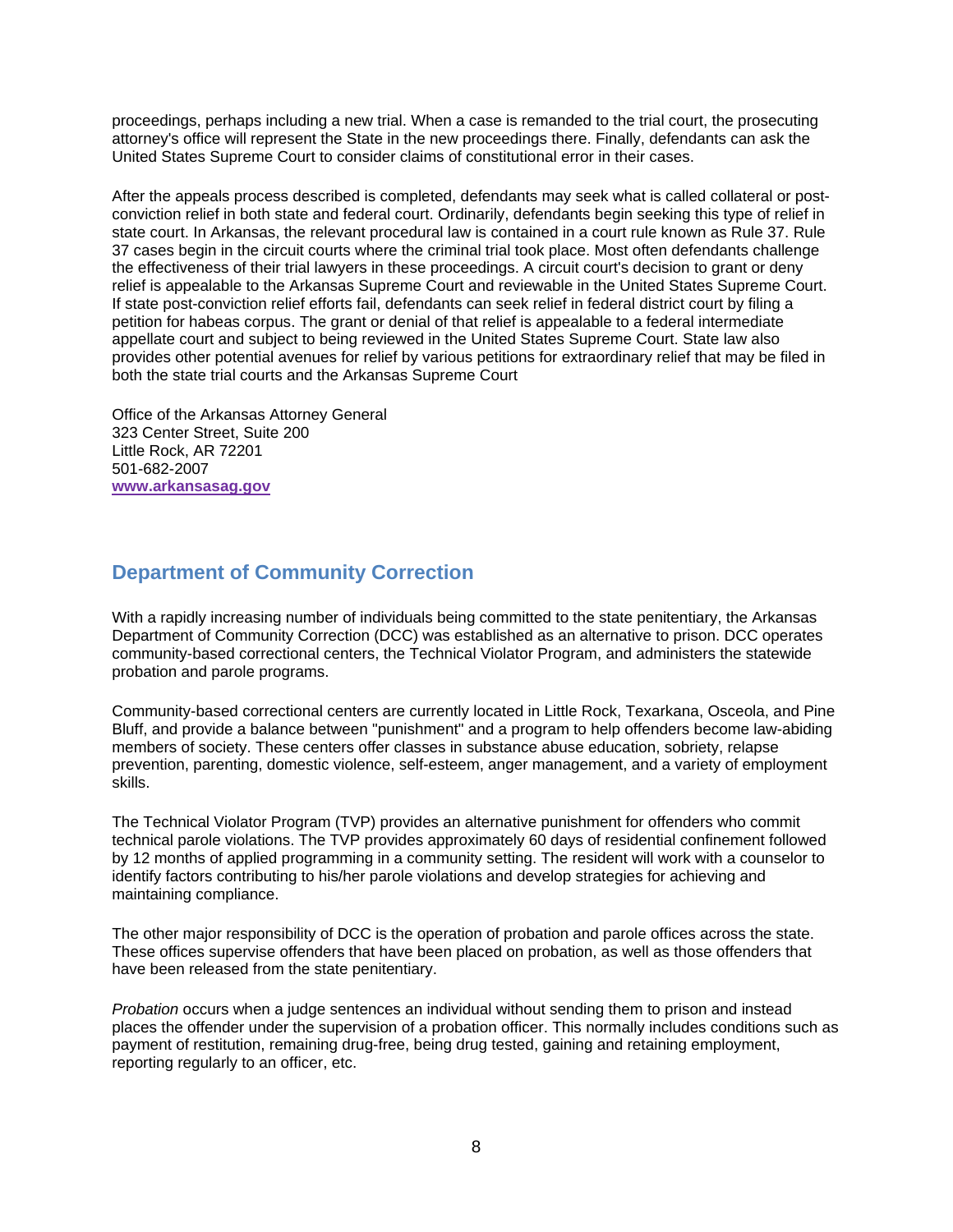*Parole* occurs when an offender has served a portion of his or her sentence in the state penitentiary and is released early, under the supervision of a parole officer, to serve the remainder of that sentence.

Department of Community Correction Two Union National Plaza 105 West Capitol Little Rock, AR 72201 501-682-9510 **http://www.dcc.state.ar.us/**

## **Department of Correction**

The Arkansas Department of Correction (ADC) administers the adult correctional facilities in Arkansas. ADC operates a number of adult correctional facilities, including one Boot Camp and four Work Release Centers. The ADC does not determine who is sent to prison or how long they serve. The length of an offender's sentence and the amount of time actually served are determined by Arkansas laws and the courts.

Once an offender is transferred into the custody of the ADC, an initial processing called intake is conducted. The inmate receives physical, psychological, and academic examinations and is medically and mentally classified. Intake of male offenders is conducted at the Diagnostic Unit in Pine Bluff but intake of female offenders occurs at the McPherson Unit in Newport.

Inmates are then transferred to a "parent unit" for their initial work assignment, which usually consists of at least 60 days on a hoe squad. After the initial assignment is completed, a Unit Classification Committee or Officer will assign each inmate to a job based on institutional needs, security level, job skills, and medical capabilities. All inmates who are medically able are expected to work.

Many inmates may reduce the length of their incarceration as a result of good behavior, work habits, program completion, and overall adjustment. This reduction in time served is known as "Good Time". Those sentenced to life without parole or death are ineligible for "Good Time". In addition, some inmates cannot earn "Good Time" until a certain percentage of their sentence has been served.

In certain circumstances a furlough may be granted permitting an inmate to leave the unit to visit with his or her family. This can be either an emergency furlough in cases of serious illness and/or death of an inmate's family member, or a meritorious furlough granted because of good conduct. Inmates convicted of capital murder, sexual offenses, stalking, or kidnapping are ineligible for meritorious furloughs.

The ADC also allows eligible inmates to participate in a Work Release Program in which inmates are housed in correctional facilities and hold paying jobs in the community. From the wages they earn, Work Release inmates partially reimburse the state for their care and custody.

Other programs within the Department of Correction include the Act 309 program and the Boot Camp program. Under the Act 309 program, inmates are housed in approved city or county jails for work purposes. The Boot Camp program is a 105-day military style camp for first time, non-violent inmates whose sentence length is not more than ten years.

Inmates may also apply for transfer to another state's prison system to complete their sentence. The State of Arkansas is a member of the Interstate Transfer Compact, which allows for inmates, under certain circumstances, to apply for transfer to a correctional facility located in another state. The state to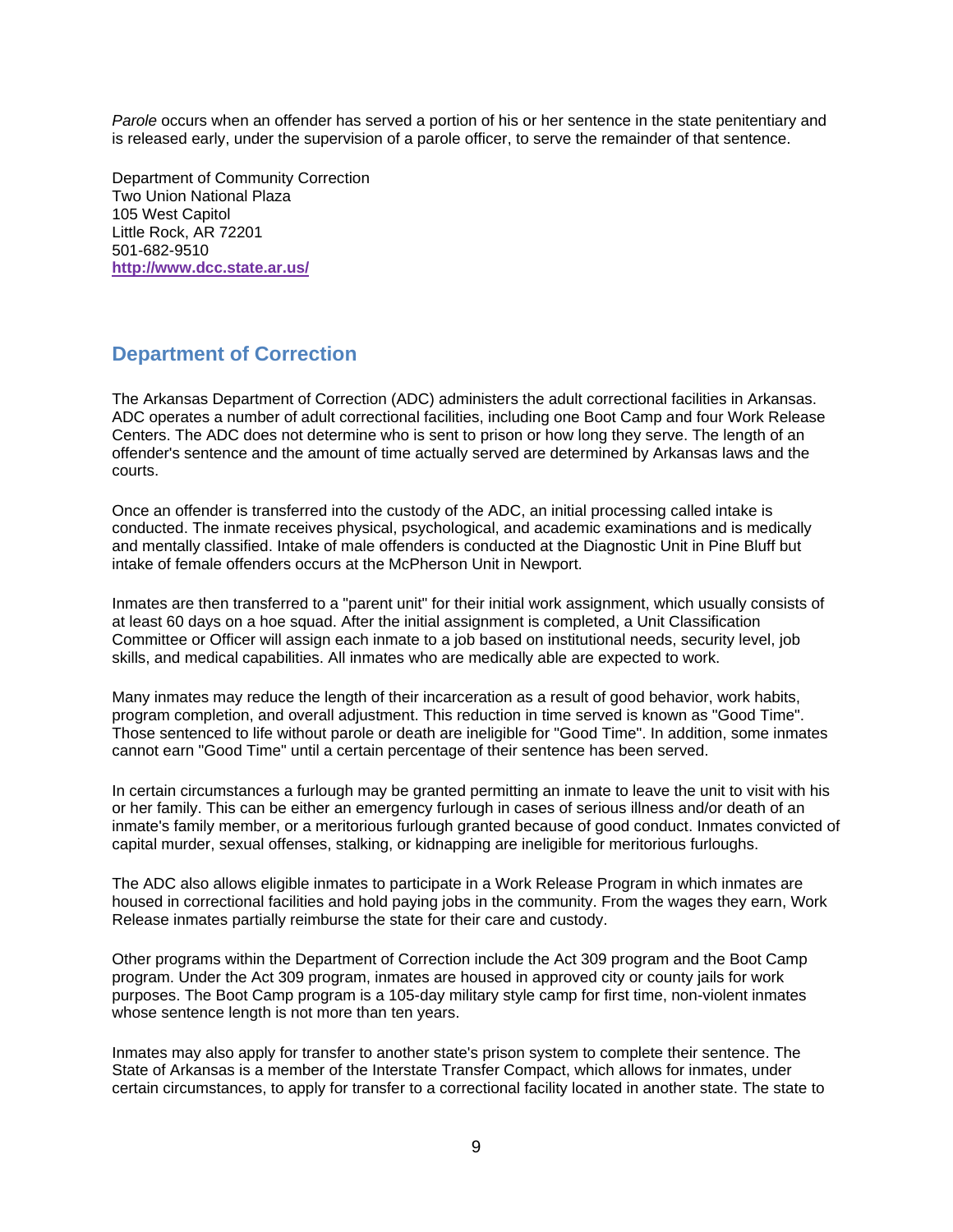which the inmate wishes to be transferred must also be a member of the Interstate Transfer Compact and must be willing to accept custody of the inmate.

For victim assistance, notification, and information contact the Arkansas Department of Correction's Victim Coordinator's Office at (870) 267-6999. This office serves as the point of contact for victims of crime who have any questions about inmates in the Department of Correction. Information about an inmate's status also can be obtained through the department's website or by registering with the VINE program.

Arkansas Department of Correction P.O. Box 8707 Pine Bluff, AR 71611 (870) 267-6999 **www.state.ar.us/doc/**

#### **Parole Board**

The Arkansas Parole Board consists of seven members appointed by the Governor. The Board is required to consider an inmate's eligibility for parole, transfer, pardon, and executive clemency. The Board only considers those inmates who are eligible for release or transfer according to Arkansas law. The Board has the power to determine which eligible inmates will be released and to establish the date and conditions of release.

Prior to an offender's consideration, the Board solicits comments from the victim or the victim's family when the following criteria are met:

The crime committed was a Class Y, A, or B felony offense, manslaughter, or any violent or sexual offense,

The crime involved death, personal injury, or the threat of personal injury or death,

The victim, or the victim's family, has requested in writing to be notified.

A victim, or the victim's family, who wants to participate in the parole decision has two responsibilities: (1) to notify the Board, in writing, of their intention to provide input, and (2) to provide the Board a correct and current mailing address. In cases involving a transfer date, comments by the victim, or his or her family, will be limited to the establishment of conditions of parole.

The Board also solicits comments from the sentencing court, the prosecuting attorney, and the sheriff of the county where the crime was committed when considering an inmate for release or transfer. In addition, the Board considers pre-release reports prepared by the Department of Community Correction, as well as risk assessment evaluations prepared by the Department of Correction. The Board also considers other available information regarding the inmate, the circumstances of the crime, and the release plan.

If the Board denies an inmate's request for parole or transfer, he or she may request a Reconsideration Hearing. Such hearings require the Board to make the same notifications as required for parole or transfer hearings. Generally only one reconsideration request is allowed for a particular Board action.

All pardon and executive clemency recommendations made by the Board must be forwarded to the Governor. Executive clemency may reduce an inmate's sentence length. The Governor has complete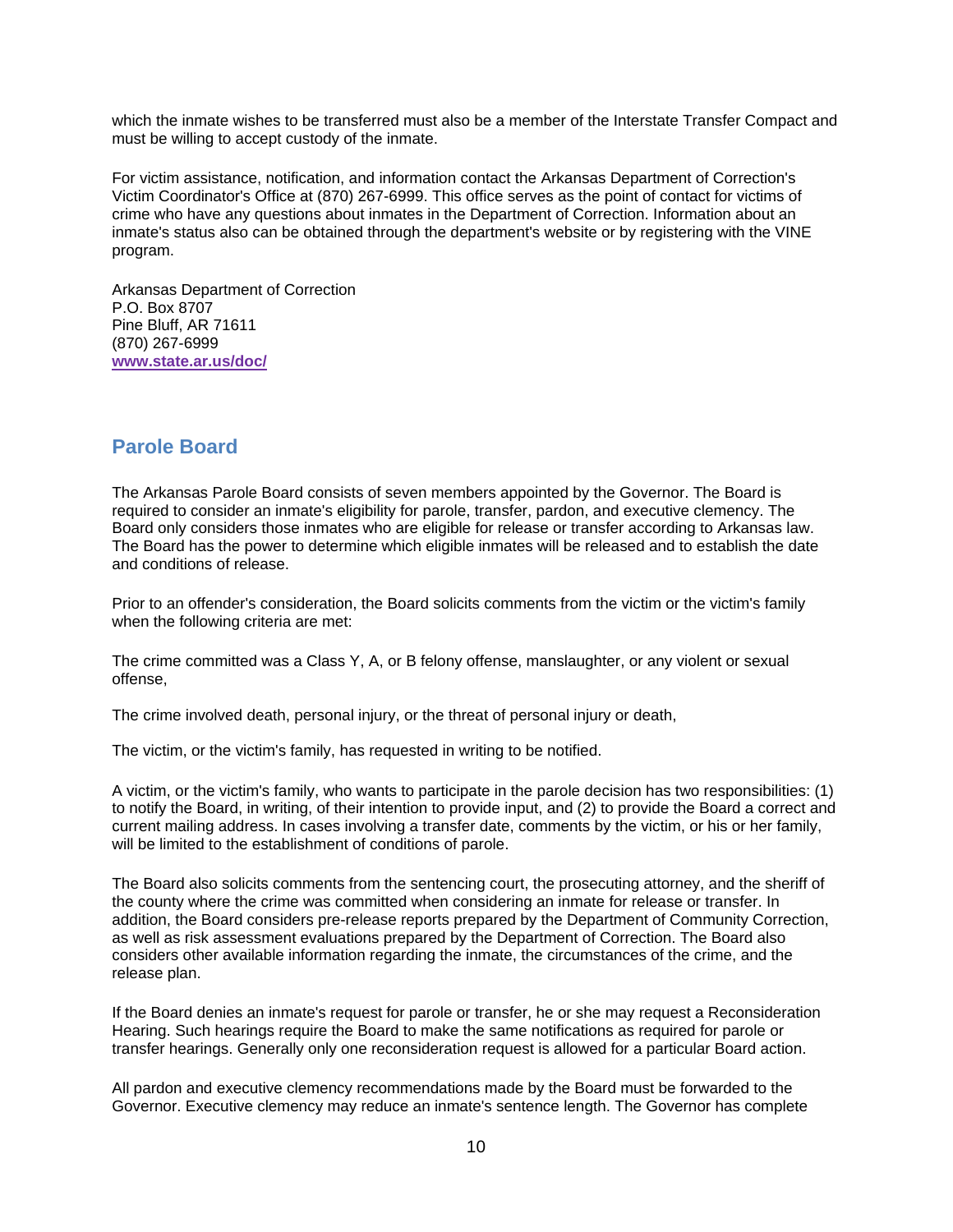discretion in pardon or executive clemency decisions and is the only person who can grant a pardon to restore rights lost as a result of criminal conviction.

Arkansas Parole Board P. O. Box 34085 Little Rock, AR 72203 501-682-3850

## *Victims of Crime*

## **Crime Victims Rights**

The Arkansas Crime Victim Rights Law became effective on January 1, 1998. This law mandates certain basic rights for people victimized by crime. The law does not apply to all crimes, but only certain crimes and certain victims, including:

a victim who is a minor a victim of a sex offense a victim of any felony resulting in physical injury to the victim a victim of any felony involving the use of a deadly weapon a victim of terroristic threatening in the first degree a victim of stalking

If the victim is a minor, incapacitated, or deceased, a member of the victim's family may exercise the rights of the victim.

*Victim Information* - The Crime Victim Rights Law protects information about victims. A court cannot compel a victim to give his or her address or place of employment in open court, except when the court decides it is essential to the case. Law enforcement agencies cannot disclose information to the public about the identity of the victim of a sex crime except under limited circumstances. The address and telephone number of the victim is also protected from release under the Freedom of Information Act.

When property of the victim is seized and used as evidence, the agency holding the property must take reasonable care of the property and promptly return it to the victim when it is no longer needed as evidence.

Employers cannot discharge or discipline a victim of crime for assisting the prosecutor in preparing the case or for attending court if it reasonably necessary to protect the victim's interest.

*Information from Law Enforcement* - Law enforcement agencies responding to crime incidents are required to inform victims in writing of their rights under this law. Officers must inform victims of the availability of services such as medical, housing, counseling, financial, social, legal, and emergency services. In addition, officers must inform victims about how to obtain orders of protection, how to access public records related to the case, and about the Arkansas Crime Victims Reparations Board (including the address and phone number).

As soon as it becomes practical, law enforcement officials must also inform the victim of the suspect's identity and custody status (in custody, escaped, transferred, released and the conditions of release, etc), unless this information compromises the investigation. Victims also have the right to know the case file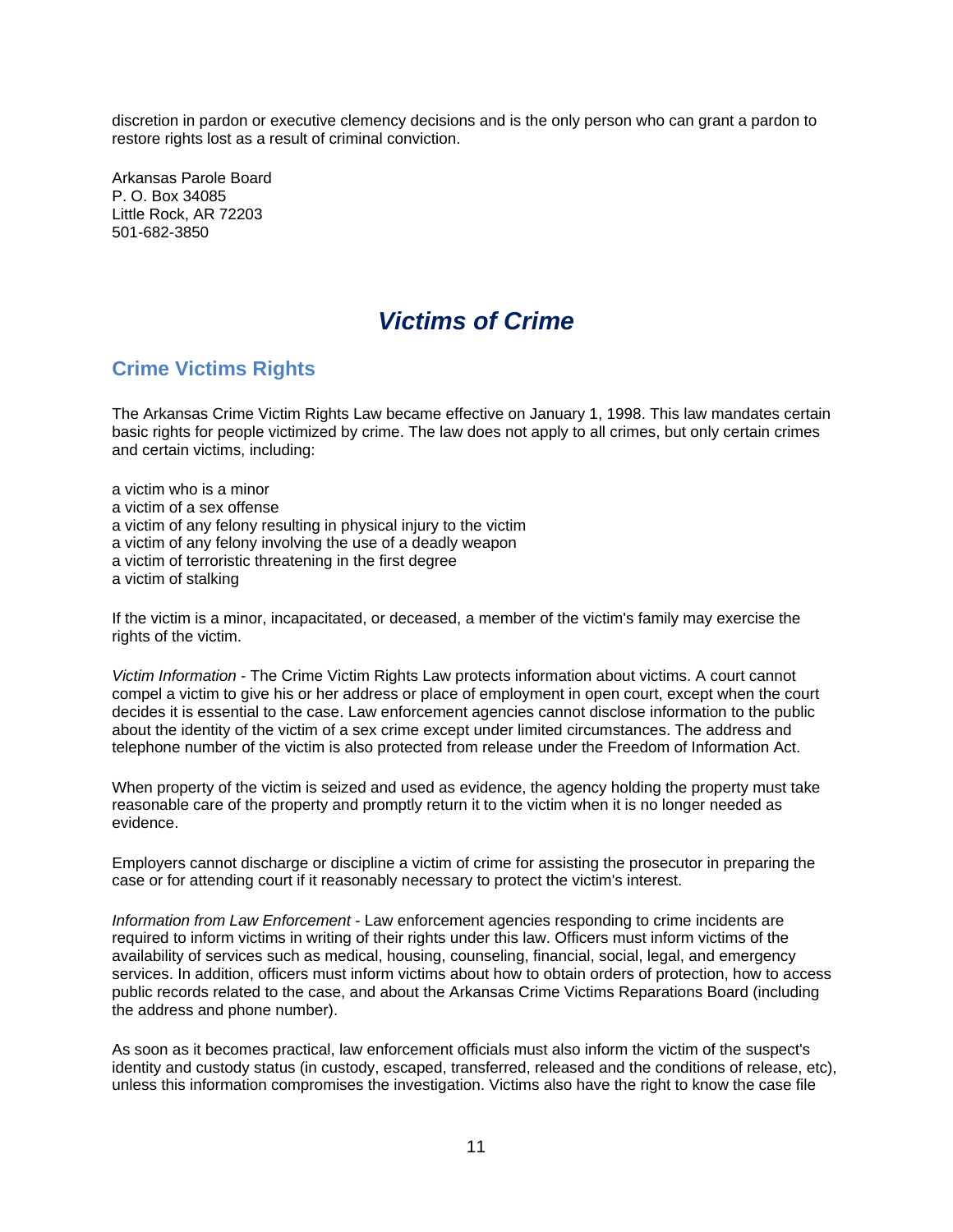number, the investigating officer's name, office address, and telephone number, and the prosecuting attorney's name, office address, and telephone number.

*Pre-sentence Report* - A pre-sentence report is a detailed account of a convicted defendant's educational, criminal, family, and social background conducted as an aid to the court in determining the sentence. The person preparing the pre-sentence report for the court shall make a reasonable effort to confer with the victim.

Presence in Court - Victims of crime have the right to be present in court whenever the defendant appears, other than at a grand jury proceeding. If the victim requests, the court shall also allow the presence of a person to provide support for the victim in the courtroom. However, if the court decides that the victim's presence or the presence of the support person may jeopardize the defendant's right to a fair trial, the court can exclude either or both of them.

*Information from Prosecuting Attorney* - If requested by a victim, prosecuting attorneys are responsible for notifying crime victims of critical events occurring in their cases. This notification can be given orally, in writing, or automatically through the Arkansas VINE system. Victims are responsible for giving the prosecutor's office their address and phone number, and for updating this information if it changes.

Upon request of a victim or the victim's family, prosecutors are to notify victims of the following:

Information on relevant criminal justice procedures Information about the crime with which the defendant has been charged The file number of the case, the prosecuting attorney's name, and office address and phone number Motions or hearings to establish or reduce bail or authorize pre-trial release from custody Proceedings on plea agreements Date, time, and place of defendant's trial Motions that may substantially delay prosecution Cancellation of court proceedings Pre-sentence report function and the defendant's access to the report Victim impact statement information Information on all sentencing proceedings Notice of sentence imposed or modifications to that sentence Reconsideration hearings of an imposed sentence Date, time, and place of the defendant's appearance before a judicial officer Information from custody institutions

Prosecuting attorneys should confer with the victim of the crime before amending or dismissing a charge or agreeing to a negotiated plea. However, failure of the prosecuting attorney to confer with the victim does not affect the validity of an agreement.

Prosecuting Attorneys or Victim Assistance Coordinators should provide the following services to victims:

Assistance in obtaining protection from harm and threats of harm arising out of their cooperation with law enforcement and prosecution efforts

Assistance in applying for financial aid and other social services

Assistance in applying for witness fees

When possible, a secure waiting area during court proceedings that does not require victims to be in close proximity to the defendant and family and friends of the defendant

Involvement with the victims' employers to ensure that they cooperate with the criminal justice process in order to minimize loss of pay and other benefits resulting from court appearances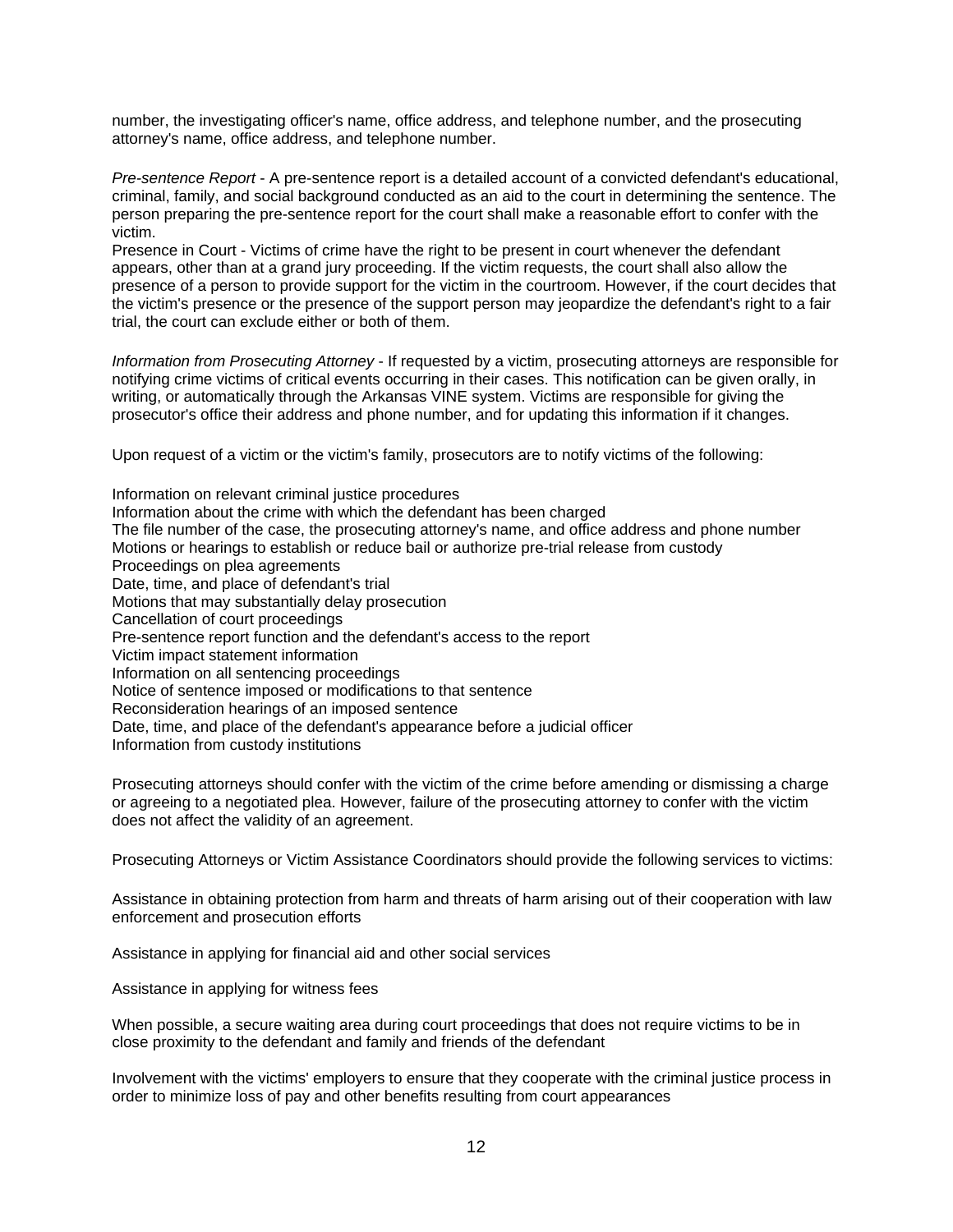*Information Concerning Appeal* - If the defendant appeals, or seeks post-conviction remedies, the Attorney General should inform the victim of that fact, of the date, time, and place of any hearing, and of the decision. These notifications may be accomplished through the Arkansas VINE system.

*Information Concerning Confinement* - In order to receive information from custody institutions, victims must request that they be notified. The Crime Victim Rights Law requires the Arkansas Department of Correction, the Arkansas State Hospital, and any other facility to which the defendant is committed to notify victims of the following:

Estimated date of the defendant's release

Date of Release of the defendant on furlough or to a work-release, half-way house, or other community program at least 30 days in advance of the release

Escape

Recapture from escape

Decision of the Governor to commute the sentence or to pardon the defendant

Release of defendant and any conditions attached to the release of the defendant

Death of the defendant during confinement

*Information from the Parole Board* - At least 30 days before a hearing, if requested by the victim, the Board shall inform the victim of the hearing and of the victim's right to submit a Victim Impact Statement. The Board shall also inform the victim of their decision concerning the defendant. The law requires the Board to consider the Victim Impact Statement before determining whether to release the defendant on parole.

The victim can choose to present the statement orally at the parole hearing or in writing. Because defendants may become eligible for parole every year, under certain circumstances victims may offer impact testimony via videotape. The Board is required by law to provide the defendant with copies of the victim's written impact statement.

It is the responsibility of the victim, or his or her next of kin, to notify the Board of any change in regard to the desire to be notified of any future parole hearings, or change in address or telephone number.

## **Victim Impact Statements**

The Arkansas Crime Victim Rights Law guarantees the right for victims of crime to prepare and present a Victim Impact Statement. The law also requires the court to consider the victim's statement. Impact statements are presented in the sentencing phase of trials and in Parole Board hearings.

Victim Impact Statement forms may be provided for both adult and child victims, as well as for the parents of child victims. Victims may wish to use them as an example for drafting their own, but are in no way required to use these forms. If a parent chooses to allow their child to participate, the impact statement allows the child to tell the court in his or her own words, or by drawing a picture, how this crime has changed his or her life.

The Victim Impact Statement allows a victim to provide information on the following: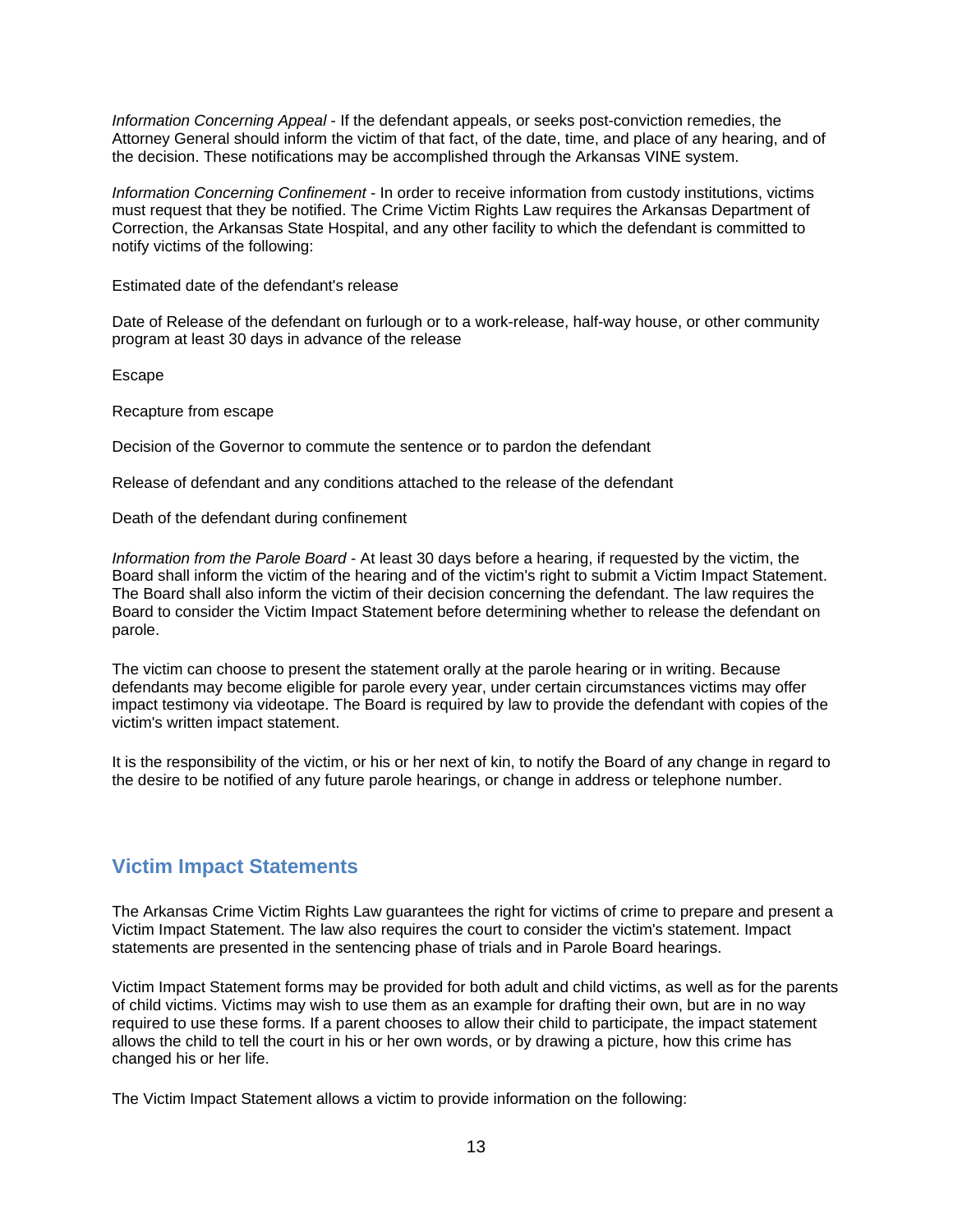Emotional, psychological, physical, and financial impacts of the crime

Effect of the crime on his or her ability to work or do any of the things he or she would normally do, such as going to work or school, running a household, or any other activities he or she would normally perform

Circumstances surrounding the crime

Manner in which the crime was perpetrated

When describing the financial impact of the crime, it is important to be as clear, complete, and accurate as possible. The prosecutor, the probation officer, and the judge will rely on the information provided. Information regarding financial impact may prove useful in the judge's decision to order payment of restitution. Restitution is the possibility of monetary payments made by the defendant to the victim in order to compensate the victim for financial losses resulting from the crime. Even if restitution is ordered, there is no guarantee the defendant will pay the entire amount. Victims may also be eligible for financial assistance from the Crime Victims Reparations Board. (See the Crime Victims Reparations Board section of this guide).

Oral statements may be presented with agreement of the prosecuting attorney. This statement can be very useful to the judge in determining the proper sentence to impose. A victim may NOT, however, include his or her opinion of the defendant, or of the sentence that should be imposed. Submission of a Victim Impact Statement is voluntary.

A written Victim Impact Statement may be useful if a plea is taken and/or the victim is unable to appear in court. The statement may also assist the prosecutor and victim witness coordinator in the preparation of actual victim testimony for trial. Only evidence or argument concerning a victim's personal characteristics or the impact of the crime on the victim's family and community are allowed.

The Victim Impact Statement, once submitted, will become an official court document and part of the permanent file. The defendant and the defendant's attorney have access to the victim's statement. Victims' addresses and telephone numbers do NOT appear on these documents and are protected from Freedom of Information Act requests.

## *Victim Services*

## **Arkansas Victim Notification Program (VINE)**

When the Arkansas Legislature passed the Crime Victim Rights Law, it also created a program to allow agencies to accomplish victim notifications reliably and efficiently through a program known as the Arkansas VINE (Victim Information and Notification Everyday) Program. This program is administered by the Arkansas Crime Information Center.

VINE is a free automated telephone hotline that provides crime victims with vital information and notification 24 hours a day, 365 days a year. The service allows victims to obtain offender information and to register for notification of inmate custody status changes, parolee/probationer status changes, and court events.

VINE serves crime victims in two ways. First, it can be used as an information line. The system monitors the custody status of criminal offenders in the Arkansas Department of Correction, the Arkansas State Hospital, and county jail facilities statewide. Crime victims calling the hotline are informed about whether an offender is in custody. If the offender is in custody, the system tells the victim the name and telephone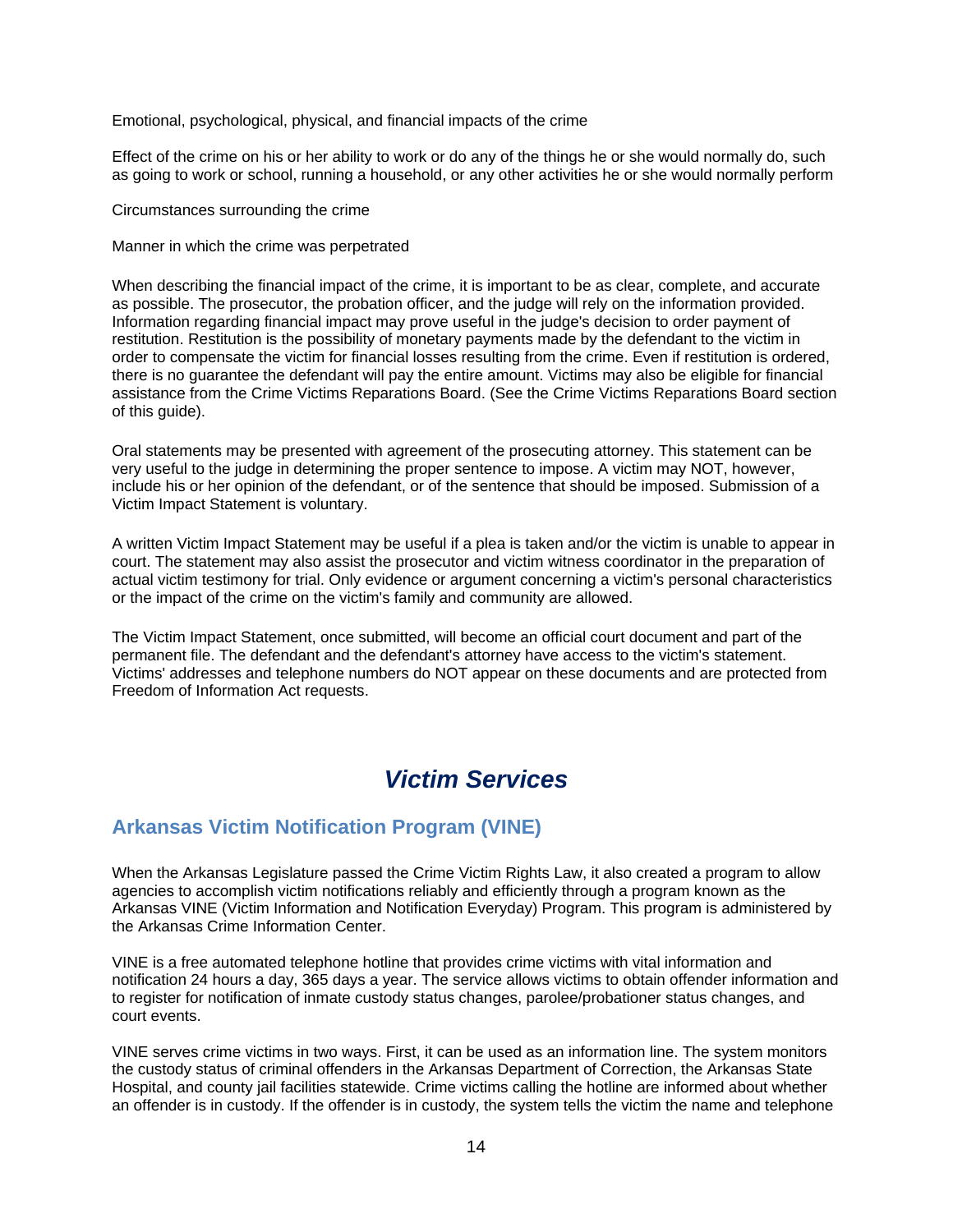number of the agency holding the inmate. VINE also tracks the status of those probationers convicted of sexual or violent offenses and all parolees. If the offender is on parole or probation, the system informs the victim of the county where the parolee/probationer resides as well as which parole office he/she is assigned to.

Court information is also available through VINE. Prosecuting attorneys throughout the state enter circuit court event information into the system. The Attorney General's Office provides appellate court information to the system. In order to obtain court information, a victim must first have the circuit court case number. The prosecuting attorney's office handling the case or the county clerk's office can provide the number. Once the circuit court case number is identified, the system will give callers the next scheduled court event, date, time, court location, and telephone number.

The second way the system serves crime victims is notification. By dialing the hotline number or visiting www.vinelink.com, victims can register to receive automatic notification upon a change in the inmate's custody status, parole/probation status, or court case.

To register for notification, a victim can call the toll-free hotline number (**1-800-510-0415**) or visit the website at **www.vinelink.com** . The offender or court case can be located using a touch-tone telephone or visiting the website and following the directions given. Once location is made, the telephone number to which victims want the system to call with notifications is entered. Victims are then asked to enter a Personal Identification Number (PIN). This is a four-digit number the victim chooses and uses to stop a notification when it is received. If victims have problems registering or obtaining information through the phone system, they can press "0" and a live operator will assist them 24 hours a day.

Once registered, notification calls are made by the system approximately every 30 minutes for 24 hours or until the victim enters the PIN. The system will also leave a message on an answering machine. All telephone registrations through the Arkansas VINE Program are anonymous and are protected from the Freedom of Information Act.

Arkansas Crime Information Center One Capitol Mall, 4D-200 Little Rock, AR 72201 501-682-2222 **www.acic.org**

## **Prosecutor-Based Victim Assistance Programs**

All 28 judicial districts in Arkansas operate prosecutor-based victim assistance programs. Within the past few years, these programs have expanded to include local police departments and municipalities.

Ideally, victim assistance is notified and meets with victims at the scene of the crime, hospital, or police station. Victim assistance providers are well trained and can explain criminal justice procedures to crime victims during this emotional and difficult time. They can also assist in obtaining emergency items such as clothing and personal care items for victims.

Victim assistance programs also provide victim advocacy. They assist victims in obtaining Orders of Protection to protect them from their attackers, make community service referrals for crime victims, and provide letters to employers and school authorities explaining the need for victim court appearances.

Often it is the responsibility of victim assistance programs to notify crime victims of critical events occurring in their cases. While the Arkansas VINE Program provides automated notification calls to registered crime victims, victim witness coordinators explain what those notifications actually mean in the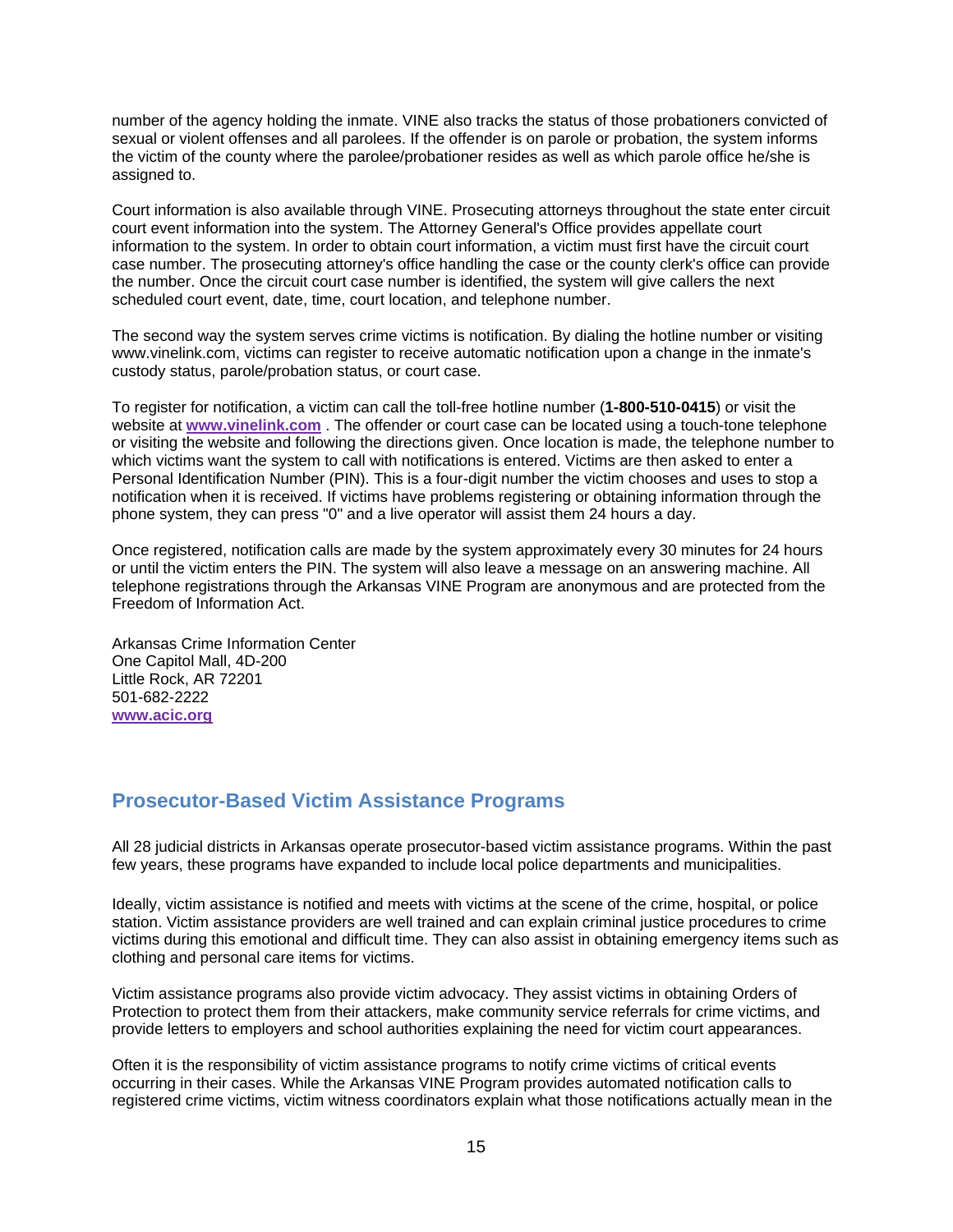criminal justice process.

In order to protect victims during the court process, victim advocates can provide court escorts and transportation. When possible, they provide a secure waiting area during court proceedings that does not require the victim to be in close proximity to the defendant, the defendant's family, or the defendant's friends.

Another aspect of victim advocacy provided by victim assistance programs is helping victims obtain possible restitution from the defendant. Victim assistance providers can explain the process and complete the restitution report, attach necessary supporting documentation, and file it with the court.

Victim assistance providers are required to inform victims about the Arkansas Crime Victims Reparation Board and provide application forms. They also assist victims in completing and submitting the form.

Most victim assistance providers help crime victims through the court process. They help victims prepare for court and, if appropriate, help victims prepare to testify as witnesses or help prepare victim impact statements. They can also provide specialized care for child victims. For more information please contact the Office of the Prosecutor Coordinator.

Office of the Prosecutor Coordinator 323 Center Street, Suite 750 Little Rock, AR 72201 501-682-3671

#### **Crime Victims Reparations Board**

The Attorney General's Office administers the Crime Victims Reparations Program and the Sexual Assault Program. The Arkansas Legislature created the "Arkansas Crime Victims Reparations Act" with Act 817 in 1987. The legislation provides a method for compensating and providing assistance to victims and their dependents that have suffered personal injury or death as the result of a violent crime, including DWI and hit and run accidents. The administrative staff, consisting of the Administrator, staff attorney, and six full-time investigators, is responsible for investigating the claim and making recommendations to the Board on decisions pertaining to awarding or denying claims.

The Crime Victims Reparations Board, consisting of five members appointed by the Governor oversees both programs and is responsible for making decisions on new claims and appeals. Victims who disagree with the decision made in their cases may submit a written appeal request within 45 days from the date of receipt of the Board's decision. They must also be present at the appeal hearing, or have a representative present.

A victim who disagrees with the appeal decision made by the Board can submit written notice to the Circuit Court of the county, in which the victim resides or conducts business, or in Pulaski County. Notice of appeal must be filed in the court within 30 days from the date of receipt of the Board's decision.

#### *Crime Victims Reparations Program*

One of the most positive aspects of the program is that a portion of the funding comes from the individuals who commit crimes. A major source of revenue for the program is the assessment of court costs and fees, as well as the court-ordered restitution collected from criminals. The program also receives money through the federal Victims of Crime Act (VOCA).

Victims can receive help with medical bills, rehabilitation costs, and dental expenses as well as replacement costs, such as eyeglasses or dentures. Victims can also be compensated for costs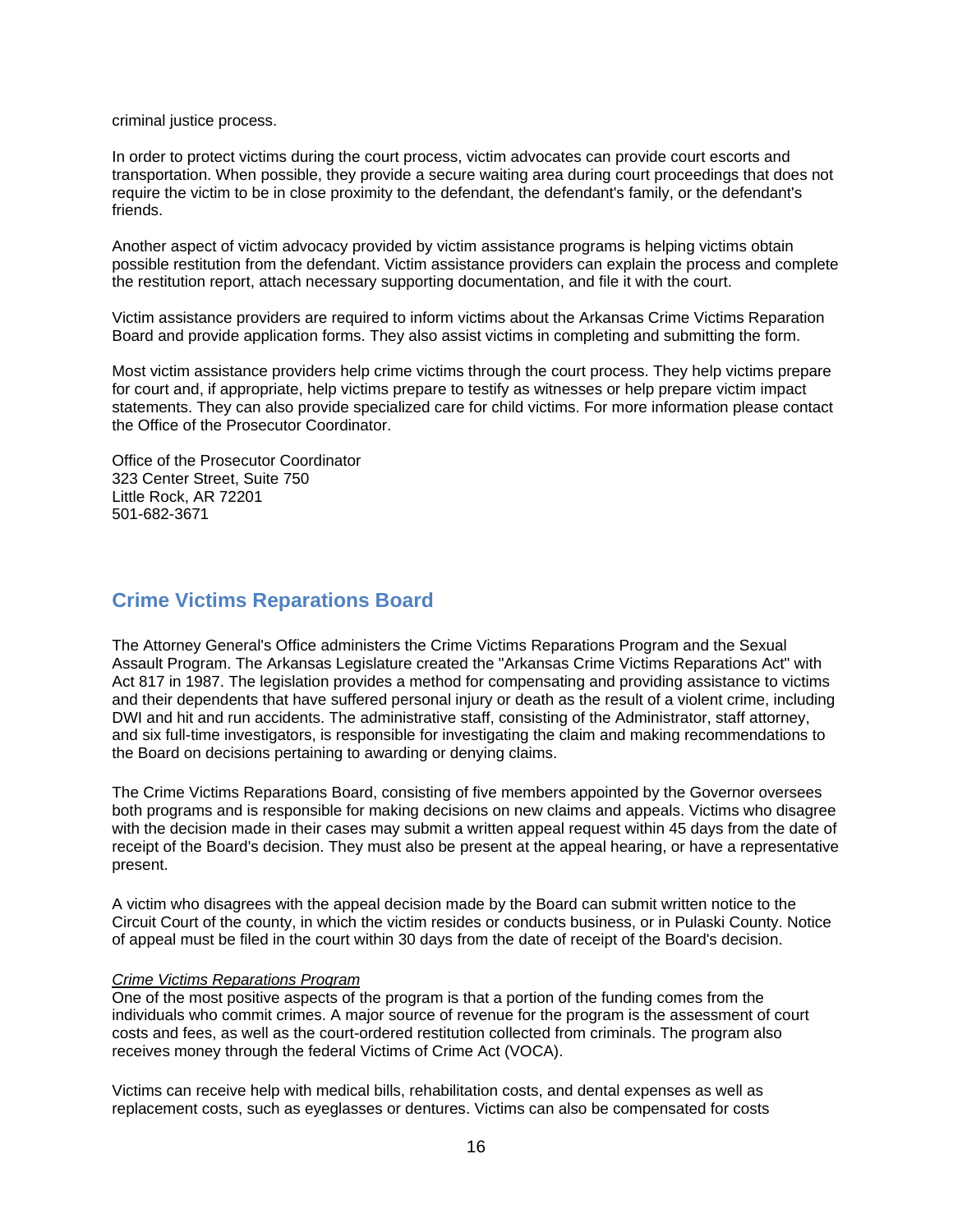associated with crime scene clean-up, work loss, funeral expenses, and loss of support to dependents of homicide victims. Mental health services are also available to victims of crime. There are some expenses victims may incur that cannot be covered by the Crime Victim Reparations Board, which include pain and suffering, property damage, or attorney's fees.

For crimes occurring on or after August 1, 1997, persons other than the direct victim may qualify as secondary victims. Secondary victims include persons who are immediate family members (including grandparents) of a deceased victim, victims of sexual assault, and child victims. In addition, a child victim of any eligible victim is considered a secondary victim, as are persons who are not immediate family members, but who resided (at the time of the crime) in the same permanent household as a deceased crime victim. Secondary victims also include persons who discover the body of a homicide victim.

Victims of crime must meet certain criteria to be eligible for compensation from the Board. The victimization must have occurred in Arkansas on or after July 1, 1998. Claims must be filed within one year of the incident, and the victimization must have been reported to the proper authorities within 72 hours of the incident. Crime victims under the age of 18 are excluded from this requirement. These requirements may be waived upon a showing of good cause.

Victims do not have to prove financial need in order to be eligible for compensation. To be eligible for receiving assistance from the Crime Victim Reparations Board, a person must be either a victim, a dependent of a victim, or a person authorized to act on behalf of a victim. The victim's conduct must not have contributed to the victimization, nor could the victim have been involved in illegal activity at the time of the incident. Victims must not have been incarcerated at the time of the incident, nor have been convicted of a criminally injurious felony. The victim and the claimant must also cooperate with the investigation and/or prosecution.

Furthermore, the victim's expenses must not have been covered by a collateral source, i.e. medical insurance. Incidents involving a motor vehicle must have occurred intentionally or been in violation of the Omnibus DWI Act. In addition, victims who are injured as a result of a hit and run incident are eligible to receive compensation. There does not have to an arrest or conviction of the assailant before compensation will be paid.

Victims do not need an attorney to file a claim. Assistance in filing a claim is available from the Arkansas Crime Victims Reparations Program. The first step in filing a claim is to obtain a claim form from the nearest prosecuting attorney's office, law enforcement agency, hospital, or the Arkansas Crime Victims Reparations Program. It is necessary for the claim form to be completed in its entirety and accompanied by the following:

documentation verifying that the incident was reported to the proper authorities at least one itemized statement or invoice

The maximum limit of compensation is \$10,000 per victim. For victims whose injuries are catastrophic and result in a total and permanent disability, the maximum award limit is \$25,000. Medical expenses are paid at 65% of balance submitted, but if the provider accepts payment it is agreeing to accept it as payment in full. Mental health expenses are paid up to \$3,500 for inpatient treatment and \$3,500 for outpatient treatment. Funeral expenses are paid up to \$7,500.

#### *Sexual Assault Reimbursement Program*

The Sexual Assault Program is designed to cover the expenses incurred when evidence is being collected following a sexual assault. Unlike the Crime Victims Reparation Program, the medical facility is responsible for submitting these expenses to the Sexual Assault Program for reimbursement. This program does not decide whether the victim was in fact assaulted.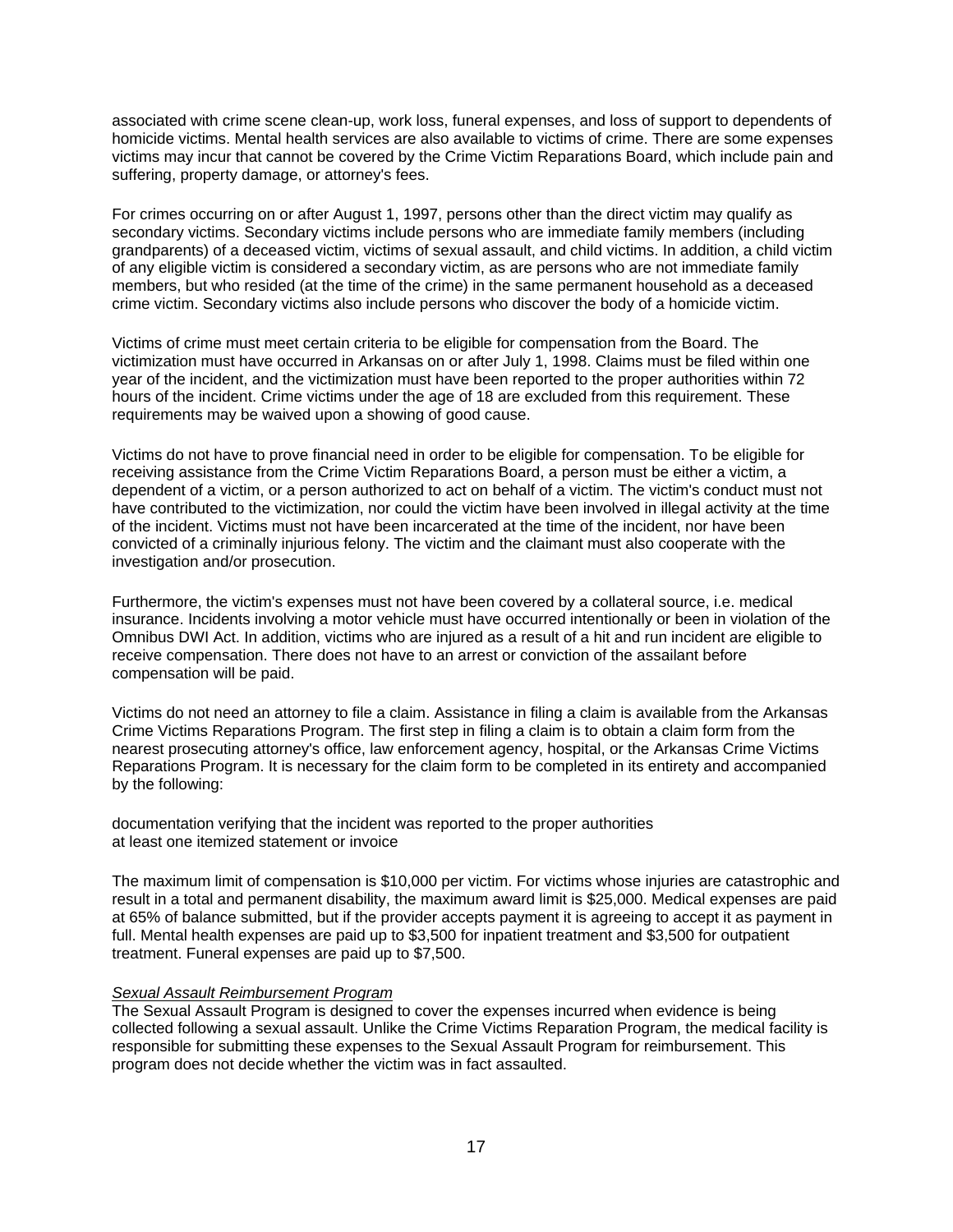This program covers physician and emergency room fees, lab fees for testing for STDs and HIV, and preventative medication for STDs and pregnancy. It also covers sedatives, tranquilizers, and the cost of an ambulance. It will not cover treatment for physical injury, counseling, or follow-up visits. These expenses may be submitted to the Crime Victims Reparations Board for consideration.

To be eligible, treatment must be rendered within 72 hours and the assault must be reported to law enforcement. This requirement may be waived upon the showing of good cause. Treatment cannot be for a pre-existing injury, physical injury, or any other condition.

The victim should not be billed directly for these services, nor should the victim's collateral source, if they are covered by private insurance. If the victim is covered by a federally financed benefits program, such as Medicaid, Medicare, Champus, or VA, that program should be billed for these services.

Office of the Attorney General Arkansas Crime Victims Reparations Program 323 Center Street, Suite 200 Little Rock, AR 72201 800-448-3014 or 501-682-1020 **www.arkansasag.gov**

## **Arkansas Commission on Child Abuse, Rape, and Domestic Violence (ACCARDV)**

The mission of ACCARDV is to enhance the investigation, prosecution, treatment, support, and prevention of cases of child abuse, rape, and domestic violence. We hope that our services will help educate and protect those whose lives are affected by these destructive realities and will replace confusion with clarity of purpose.

The Commission's purpose and membership is defined in Act 1336, passed by the state legislature in 1995. Commission membership is comprised of community leaders throughout the state appointed by the Governor. This comprehensive group is made up of 27 representatives from various agencies, professions or groups, and service providers including law enforcement, medicine, and mental health. They seek to provide training, proven prevention practices, public awareness, resource development, and technical assistance to service providers, decision-makers, professionals, and concerned citizens. The Commission's subcommittees are dedicated to research and projects focusing on community education, victim services training, and justice issues. Meetings are open to the public and the staff is available for training, technical assistance, consultation, policy analysis, and speaking engagements.

Arkansas Commission on Child Abuse, Rape and Domestic Violence 4301 W. Markham, Slot 606 Little Rock, AR 72205 501-661-7975 **www.accardv.uams.edu**

## **Arkansas Court Appointed Special Advocate Association (CASA)**

The Arkansas State CASA Association promotes and supports local programs providing qualified volunteer advocates to help abused and neglected children in juvenile dependency-neglect proceedings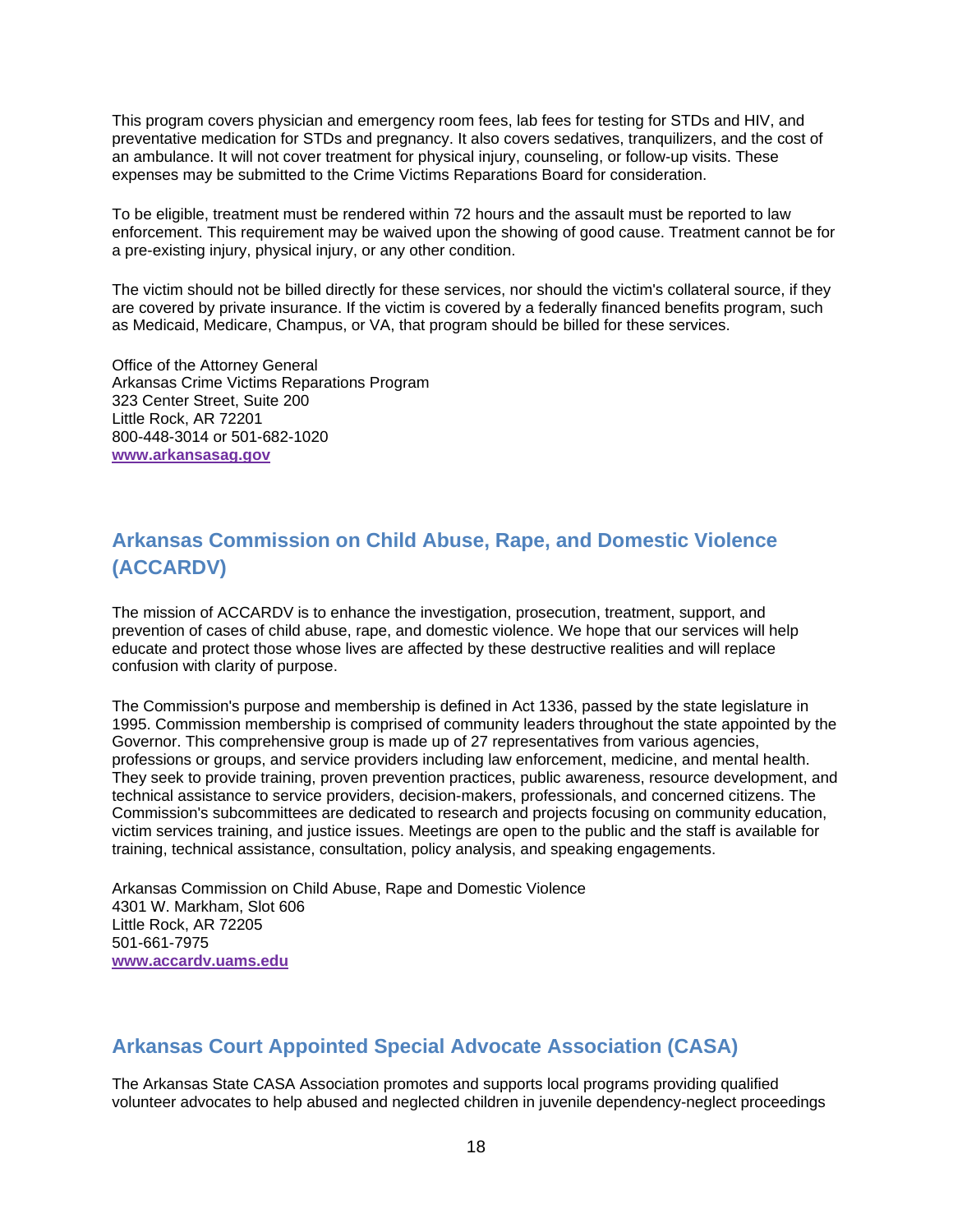reach safe, permanent homes. CASA is a program where trained court appointed volunteers represent the best interest of an abused or neglected child for whom a placement is being determined by the juvenile court. A CASA volunteer acts as a fact finder of the child's best interest, providing a judge with valuable information on the child to help the court make a sound decision about the child's future.

Arkansas CASA Administrative Office of the Courts 625 Marshall, Box 2100 Little Rock, AR 72201 501-682-9403 1-866-284-8111 Email: **casa@arkansas.gov www.arkansascasa.org**

## **Arkansas Department of Health and Human Services**

The Arkansas Department of Health and Human Services (DHHS) provides a variety of services to individuals in need. DHHS offices are located in every county. Some of the services provided by DHHS that can benefit crime victims include:

Mental health services provided directly by DHHS or through community-based providers

Assistance for low-income families with the cost of day-care

The Food Stamp Program, which helps low-income families by distributing more than \$17 million in food stamps each month

Health care coverage through Medicaid for families with children under the age of 19, pregnant women, the elderly, the disabled, or blind individuals who meet certain income and resource guidelines

Arkansas Department of Health and Human Services Donaghey Plaza South, Slot S201 P. O. Box 1437 Little Rock, Arkansas 72203-1437 501-682-8650

# *Appendix*

## **Victim Organizations (Non-governmental)**

## **Arkansas Coalition Against Domestic Violence**

The mission of the Arkansas Coalition Against Domestic Violence (ACADV) is to eliminate personal and institutional violence against women and their children through programs providing support and safety to victims of domestic violence, direct services, public information and education, systems advocacy, and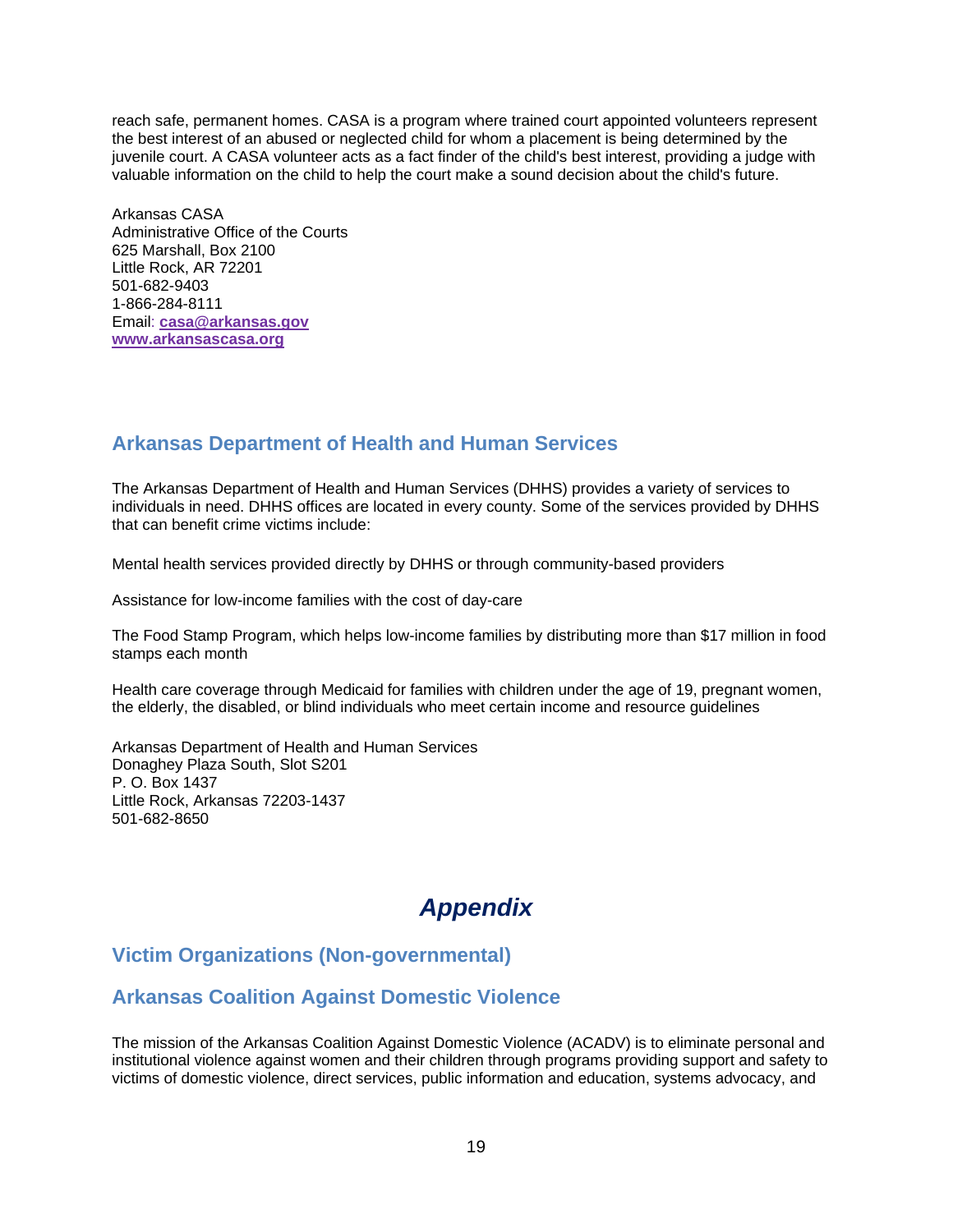social change activities. The ACADV provides statewide referrals to battered women's shelters and advocacy services.

Assistance offered through ACADV advocacy services include:

Referrals for shelter and advocacy service

Training for advocates, professionals, and the community in the following areas: Dynamics of Domestic Violence, Law Enforcement, Basic Advocacy, Legal Advocacy, Immigrant Advocacy, Dating Violence (for school personnel and students), Effects of Domestic Violence on Children, etc.

Public information and education

The Clothesline and Silent Witness Awareness Projects

Arkansas Coalition Against Domestic Violence (ACADV) 1401 W. Capitol, Suite 170 Little Rock, AR 72201 501- 907-5612 Toll Free: 1-800-269-4668 Fax: 501-907-5618 **www.domesticpeace.com** 

## **Arkansas Coalition Against Sexual Assault**

The Arkansas Coalition Against Sexual Assault (ACASA) is a nonprofit organization working toward the elimination of all forms of sexual violence and advocating for the rights and needs of persons affected by sexual assault. Its membership consists of rape crisis centers across Arkansas, service providers to the rape crisis and rape prevention community, and others concerned with ending sexual violence. The mission of ACASA is:

To aid in the statewide development of and provide continuing support to rape crisis organizations.

To facilitate communication, coordinate resources, and provide a source of mutual aid to the membership.

To educate the public on issues concerning sexual assault.

To work for and support policies which promote just, fair, and quality care for victims of sexual assault.

To develop and implement new strategies for dealing with the issues concerning sexual assault.

To promote and conduct research concerning sexual assault.

Arkansas Coalition Against Sexual Assault 215 N. East Street Fayetteville, AR 72701 479-527-0900 1-866-63-ACASA **www.acasa.ws**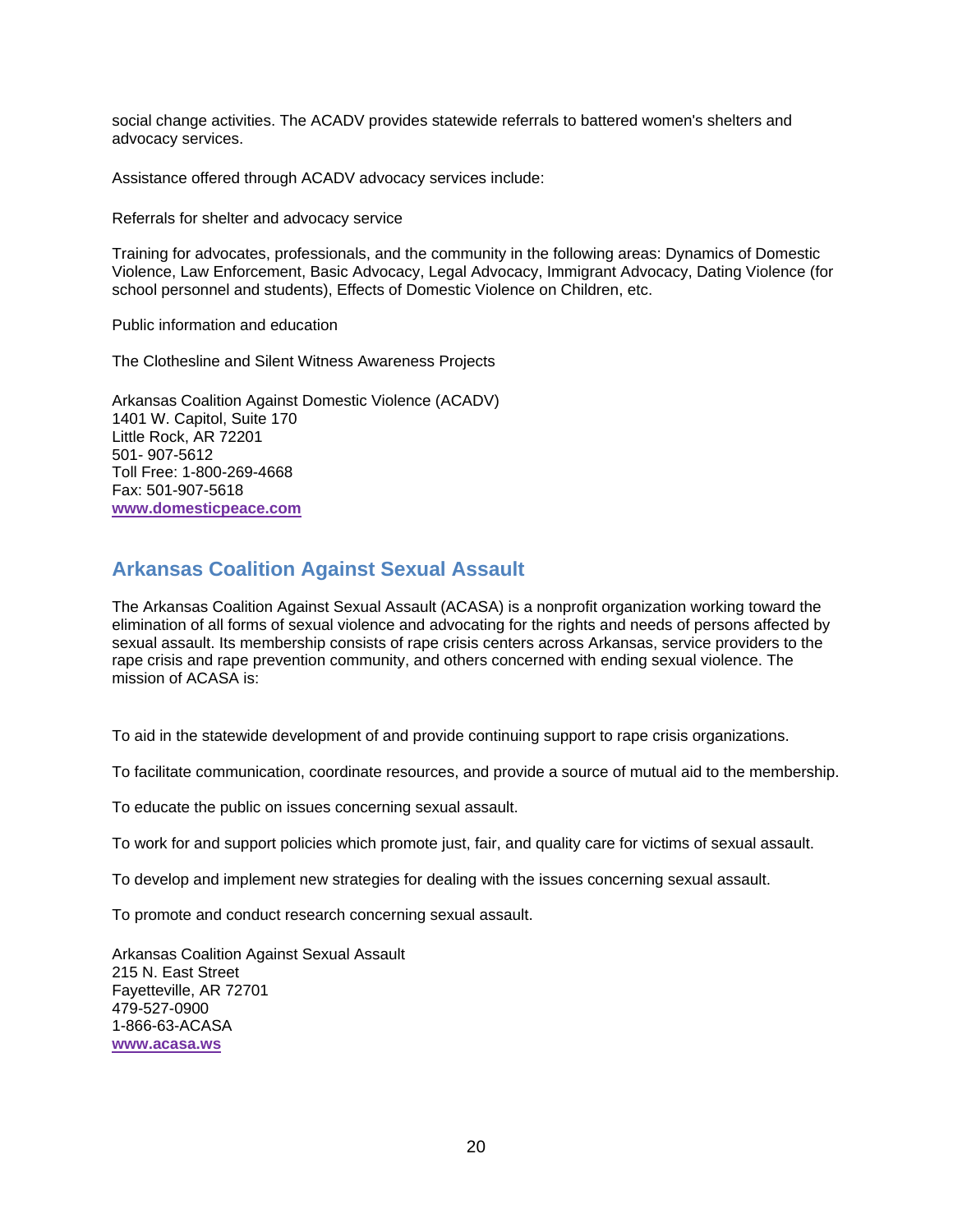#### **Member Centers:**

Crisis Center for Women 5603 S. 14th Fort Smith, AR 72901 E-mail: **nbabb@crisisinterventioncenter.org** (479) 782-1821 1-800-359-0056 (hotline) **www.crisiscenterforwomen.org**

Domestic Violence Prevention 424 Spruce St. Texarkana, AR 75504 (903) 794-4000 (Texarkana) (870) 898-6070 (Ashdown) (870) 777-0994 (Hope) (903) 793-4357 (collect)

Family Violence Prevention P.O. Box 2943 Batesville, AR 72503 E-mail: **safehaven2007@sbcglobal.net** (870) 698-0006 1-877-432-5368

Northwest Arkansas Rape Crisis 614 E. Emma St. Suite 247 Springdale, AR 72765 E-mail: **mgarrett@jtlshop.jonesnet.org** (479) 927-1025 1-800-794-4175 1-800-927-1020 (hotline) http://www.nwarapecrisis.com/

Options, Inc. P.O. Box 554 Monticello, AR 71657 E-mail: **noble@seark.net** (870) 460-0684 1-877-977-3488 (hotline)

Ozark Rape Crisis Center 715 W. Main, Suite A Clarksville, AR 72830 **www.ozarkrapecrisis.com** (479) 754-6869 1-800-818-1189 (hotline)

Ozark Rape Crisis Center 600 S. Pine, Suite 200 Harrison, AR 72601 **www.ozarkrapecrisis.com** (870) 741-4141 1-800-818-1189 (hotline)

Safe Places Sexual Violence Support Center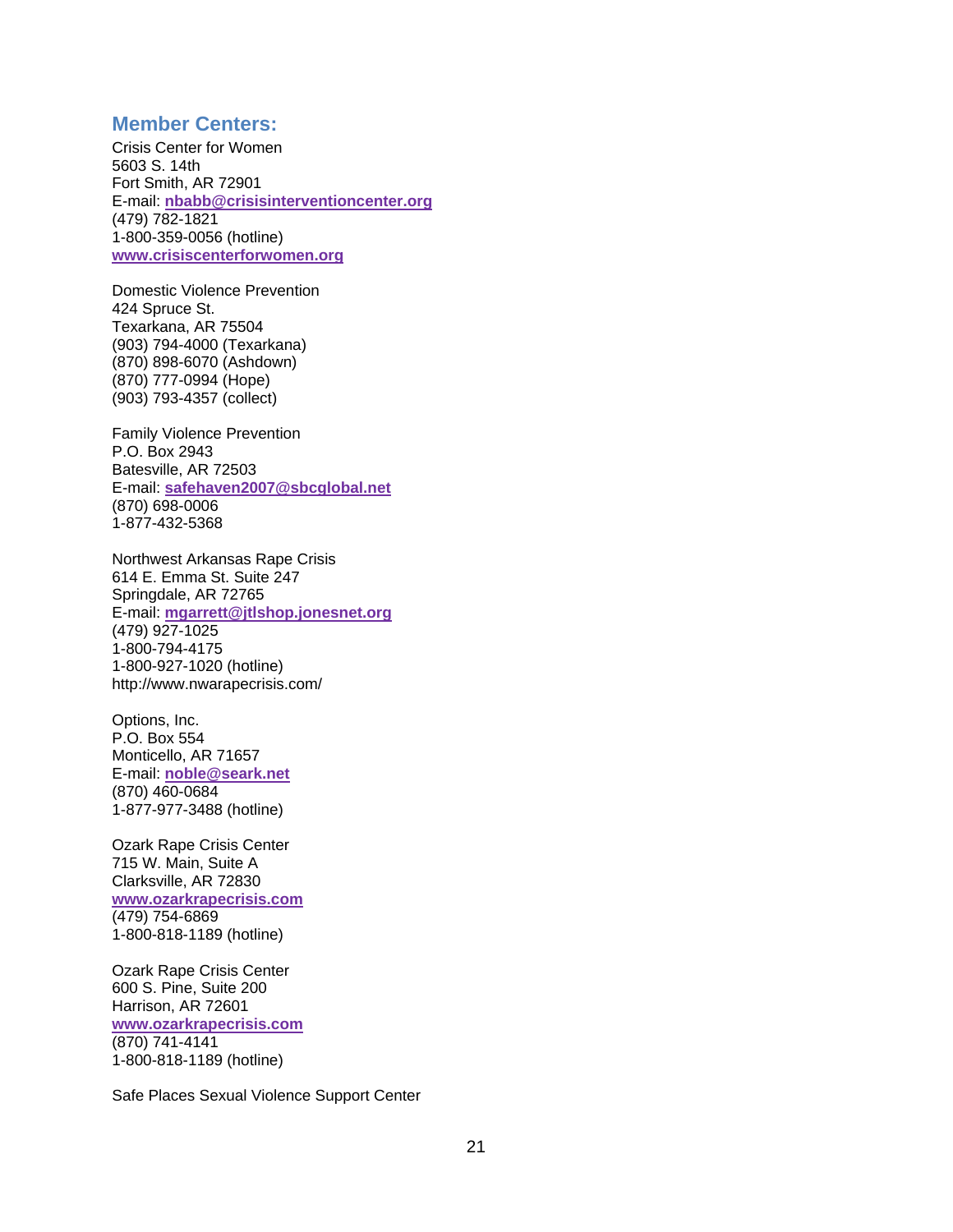1609 Broadway Little Rock, Arkansas 72206 E-mail: **kfindley@safeplaceslr.org** 501-801-2700 1-877-432-5368 (Statewide, Toll-free)

Southwest Arkansas Domestic Violence Center P.O. Box 87 DeQueen, AR 71832 E-mail: **thehouse1@windstream.net** (870) 584-3441 1-800-338-9844 (hotline)

Turning Point Violence Intervention Program 900 E. First El Dorado, AR 71730 E-mail: **turningpoint2vip@sbcglobal.net** (870) 862-3672 1-888-980-0929 (hotline)

Women's Crisis Center of South Arkansas 1116 Washington Camden, AR 71701 E-mail: **acadv6@sbcglobal.net** (870) 836-0375 1-888-836-0325 (hotline)

## **Family Service Agency**

The Family Service Agency is a not-for-profit agency that has worked since 1942 to build a stronger and more caring community. The Agency focuses on this mission by working to improve the economic health of families, reducing the incidence of domestic violence, providing for the needs of violent crime victims and victims of sexual assault, treating substance abuse, helping families and individuals resolve conflict and helping people and employers solve work performance problems.

Some of the many programs offered include Domestic Violence Outreach and Intervention, Victim Support and Prevention Resource Center, Rape Crisis Prevention, the Sexual Assault Center, the Victim Services Program, and Financial Counseling.

Family Service Agency 628 West Broadway, Suite 300 North Little Rock, AR 72114 501-372-4242 **www.helpingfamiliesfirst.org**

## **Family Violence Prevention Fund**

The Family Violence Prevention Fund works to prevent violence within the home, and in the community, to help those whose lives are devastated by violence because everyone has the right to live free of violence. For more than two decades, the Family Violence Prevention Fund (FVPF) has worked to end violence against women and children around the world. Instrumental in developing the landmark Violence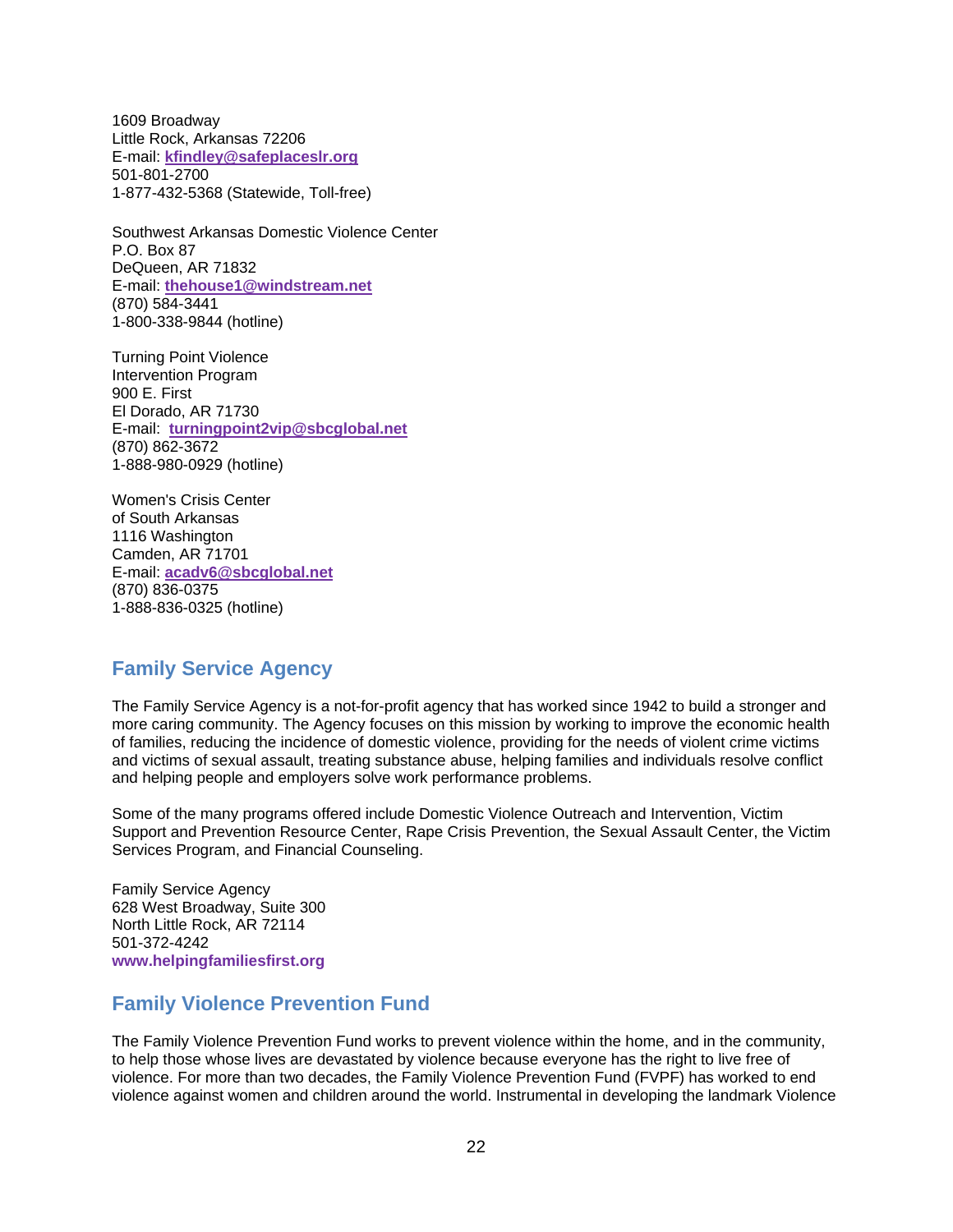Against Women Act passed by Congress in 1994, the FVPF has continued to break new ground by reaching new audiences including men and youth, promoting leadership within communities to ensure that violence prevention efforts become self-sustaining, and transforming the way health care providers, police, judges, employers and others address violence.

Family Violence Prevention Fund 383 Rhode Island St. Suite #304 San Francisco, CA 94103-5133 TTY 1-800-595-4889 Email: **info@endabuse.org www.endabuse.org**

## **Mothers Against Drunk Driving**

Mothers Against Drunk Driving (MADD) is part of a national organization that consists of victims and nonvictims who are committed to carrying out the mission of MADD: to stop drunk driving, support the victims of this violent crime, and prevent underage drinking. Victims Advocates at MADD provide free literature, guidance through the criminal justice system, information on how to apply for crime victim compensation funds, assistance in completing applications for crime victim compensation funds, and referrals to appropriate resources to aid victims in the recovery process resulting from a drunken driving incident. Online victim support groups and more details about services provided by MADD can be found at **www.madd.org**.

Mothers Against Drunk Driving (MADD) 124 W. Capitol, Suite 1805 Little Rock, AR 72201 501-376-6100 Toll Free: 1-800-228-7762 **www.madd.org**

## **National Center for Missing and Exploited Children**

The National Center for Missing and Exploited Children (NCMEC) was established in 1984 as a private, nonprofit organization to provide services nationwide for families and professionals in the prevention of abducted, endangered, and sexually exploited children. NCMEC:

Serves as a clearinghouse of information about missing and exploited children

Operates a CyberTipline that the public may use to report Internet-related child sexual exploitation

Provides technical assistance to individuals and law-enforcement agencies in the prevention, investigation, prosecution, and treatment of cases involving missing and exploited children

Assists the U.S. Department of State in certain cases of international child abduction in accordance with the Hague Convention on the Civil Aspects of International Child Abduction

Offers training programs to law-enforcement and social-service professionals

Distributes photographs and descriptions of missing children worldwide

Coordinates child-protection efforts with the private sector

Networks with nonprofit service providers and state clearinghouses about missing-persons cases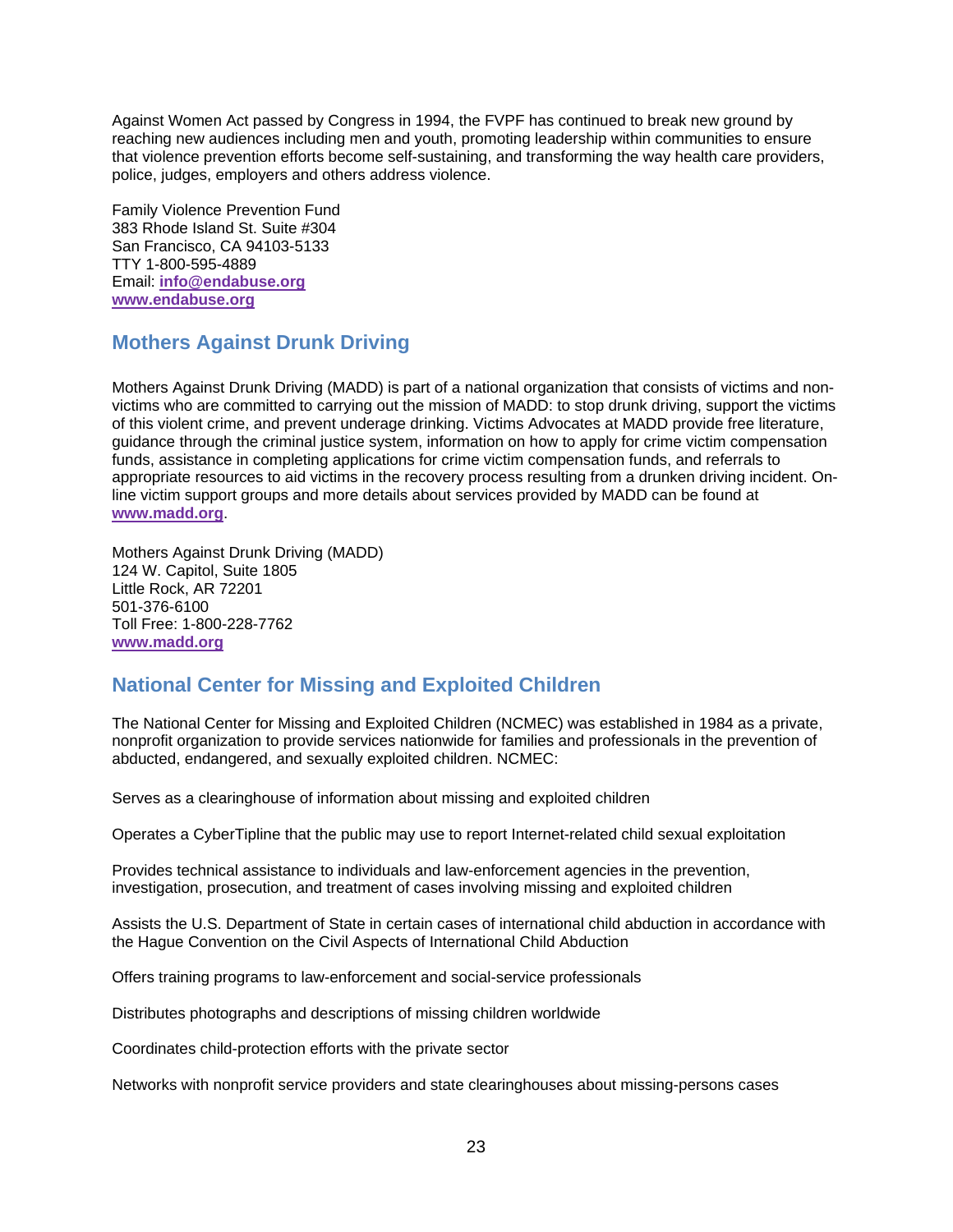Provides information about effective state legislation to help ensure the protection of children

National Center for Missing & Exploited Children Charles B. Wang International Children's Building 699 Prince Street Alexandria, Virginia 22314-3175 Phone: 703-224-2150 Fax: 703-224-2200 Hotline: 1-800-THE-LOST (1-800-843-5678) **www.missingkids.com**

## **National Center for Victims of Crime**

The mission of the National Center for Victims of Crime is to forge a national commitment to help victims of crime rebuild their lives. The organization is dedicated to serving individuals, families, and communities harmed by crime. The National Center for Victims of Crime is able to help victims of crime through collaboration with local, state, and federal partners to:

Provide direct services and resources,

Advocate for passage of laws and public policies that create resources and secure rights and protections for crime victims,

Deliver training and technical assistance to victim service organizations, counselors, attorneys, criminal justice agencies, and allied professionals, and

Foster cutting-edge thinking about the impact of crime and the ways in which each of us can help victims regain control of their lives.

National Center for Victims of Crime 2000 M. Street, NW, Suite 480 Washington, D.C. 20036 202-467-8700 1-800-FYI-CALL TTY: 1-800-211-7996 Email: **gethelp@ncvc.org www.ncvc.org**

## **National Domestic Violence Hotline**

The National Domestic Violence Hotline (NDVH) serves as the only center in the nation that provides information regarding 5000 local and nationwide shelters as well as service providers available for victims, friends, and family who often call for life-saving help. The Hotline operates 24 hours a day in over 150 languages with a TTY line available for the deaf. Hotline advocates answer questions, provide safety planning and information as well as directly connect callers to domestic violence resources available in their local calling area. All calls to the Hotline are anonymous.

National Domestic Violence Hotline 1-800-799-SAFE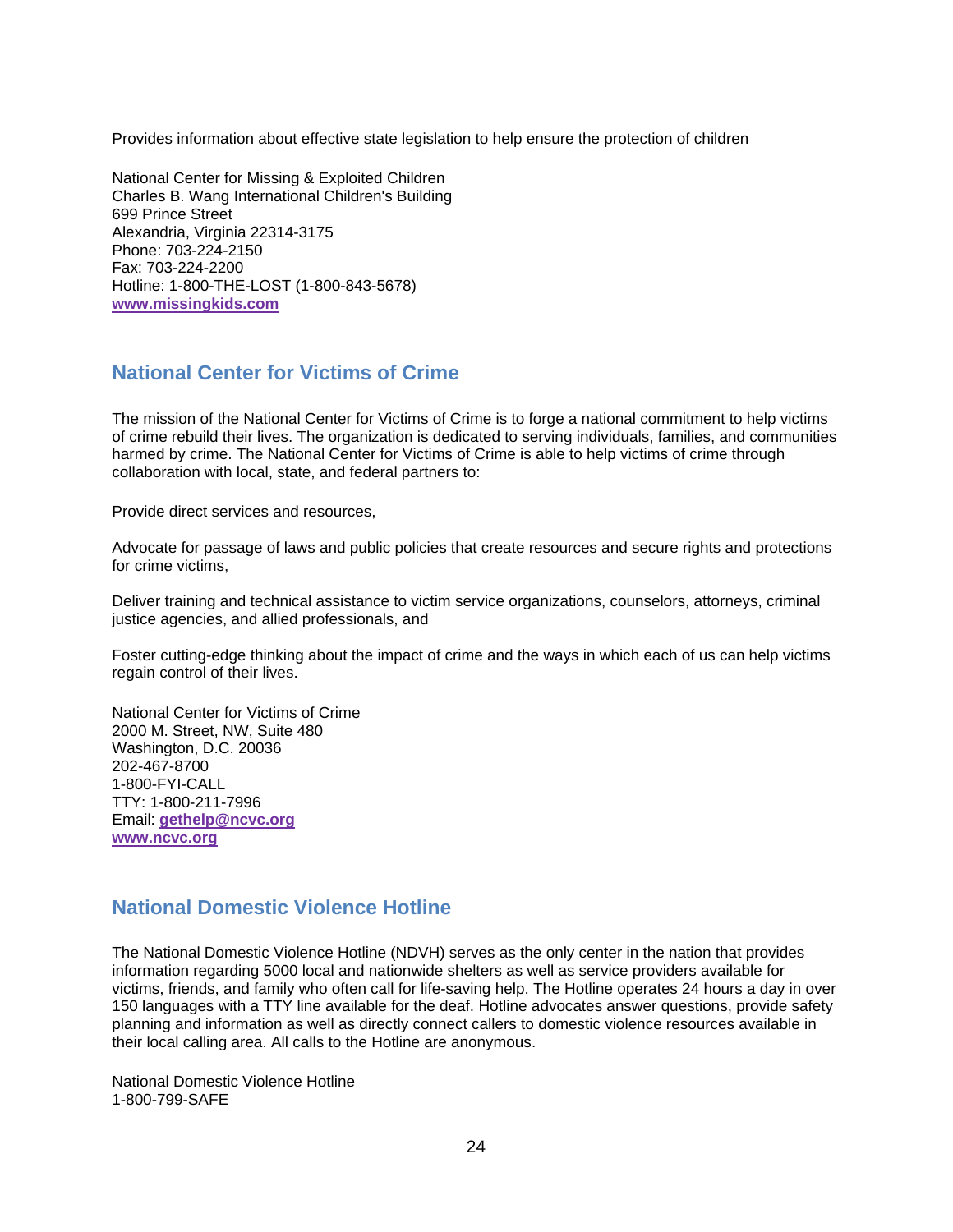TTY 1-800-787-3224 **www.ndvh.org**

#### **Northwest Arkansas Crisis Intervention Center**

The Northwest Arkansas Crisis Intervention Center began operation in 1985 with a primary mission of suicide prevention. The Crisis Center now assists with calls concerning suicide, substance abuse, physical and emotional abuse, relationship violence, divorce, loneliness, rape, depression, HIV and AIDS, financial difficulties, runaways and other youth issues, emergency shelter, pregnancy, sexual orientation, etc. In addition to telephone services, the Crisis Center provides other services that are free to the community, including a variety of educational opportunities, prevention programs, Critical Incident Stress Management, and an active Speaker's Bureau available for businesses, civic groups, churches, etc.

NWA Crisis Intervention Center 614 E. Emma Ave, Suite 213 Springdale, AR 72764 479-756-1995 1-888-274-7472 TTY 1-800-393-9667 **www.nwacrisiscenter.org**

## **Parents Of Murdered Children**

Parents Of Murdered Children (POMC) is a self-help organization that provides support and advocacy to families affected by homicide. POMC makes the difference through on-going emotional support, education, prevention, advocacy, and awareness. POMC provides the emotional support needed to help parents and other survivors facilitate the reconstruction of a "new life" and to promote a healthy resolution. Not only does POMC help survivors deal with their acute grief, but with the criminal justice system as well. Membership is open to those who have been cruelly bereaved by the murder of a loved one. Professionals who are in frequent contact with grieving families are also welcome to join.

The staff of the National Headquarters of POMC, if possible, will link a survivor with others in the same vicinity who have survived their loved one's murder. In addition, the staff is available to provide individual assistance, support, and advocacy.

National Organization of Parents Of Murdered Children, Inc. 100 East Eighth St., Suite B-41 Cincinnati, OH 45202 1-888-818-POMC Email: **NatlPOMC@aol.com www.pomc.com**

The local chapter for this organization is available for assistance 24 hours per day, seven days per week.

Central Arkansas Chapter of Parents Of Murdered Children P. O. Box 1885 North Little Rock, Arkansas 72115-1885 501-351-POMC (7662) 1-877-233-0444 Email: **CACofPOMC@aol.com www.pomc.com/arpomc/index.html**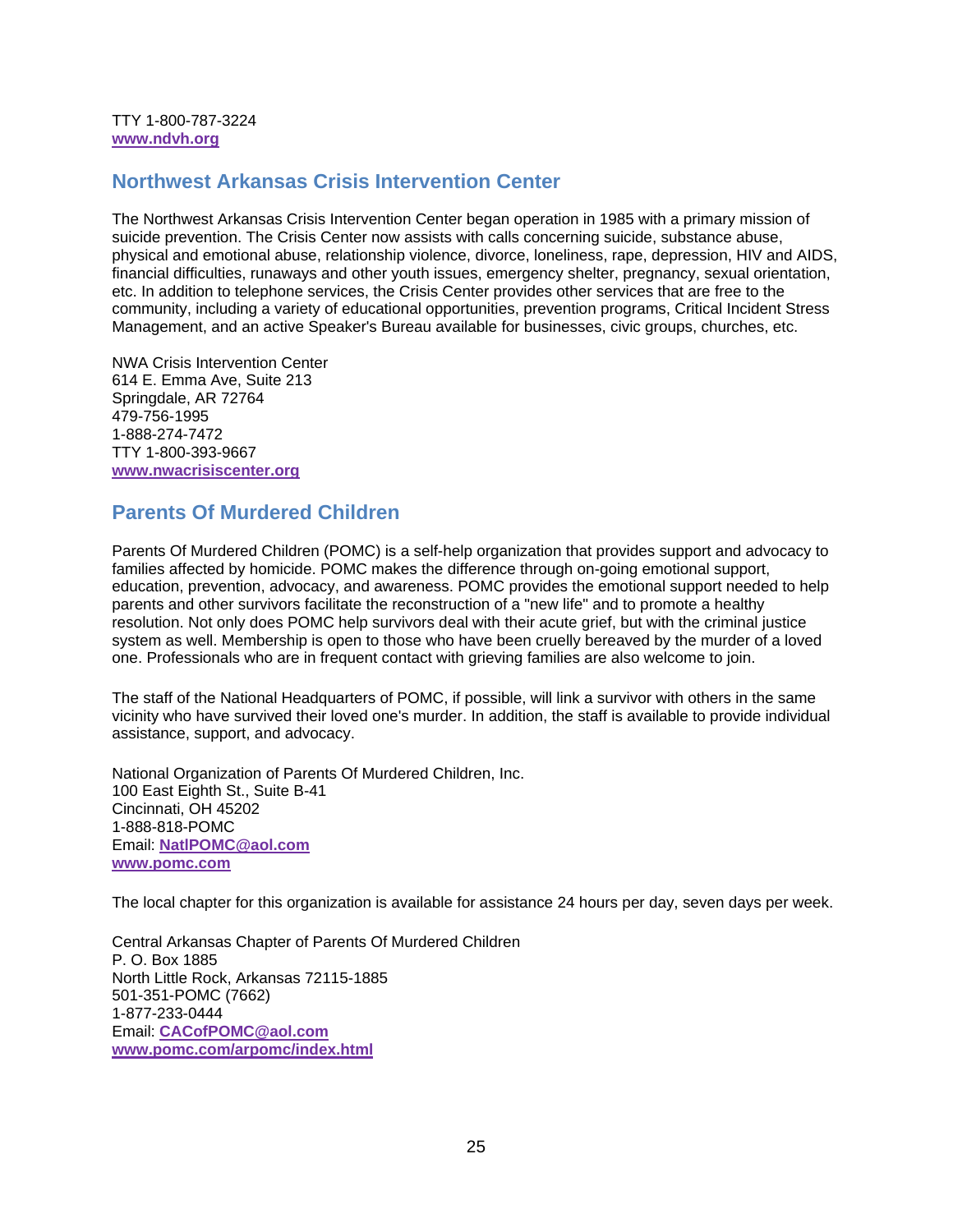#### **Safe Places: The Center for Healing and Hope, Inc.**

Safe Places offers supportive services for adult, adolescent, and child victims of violence. Our staff has years of experience in helping victims of domestic and sexual violence, stalking, child sexual abuse, adult survivors of childhood abuse, victims of homicide, human trafficking, as well as victims who are experiencing grief and loss from other forms of violence. Safe Places provides crisis intervention, traumafocused counseling, criminal justice advocacy, psycho-educational support groups, and comprehensive victim assistance for Latino victims of crime. Some of our services include:

Sexual Violence Crisis Support and 24-Hour Hospital Advocacy

Services for Children Exposed to Violence Counseling for Individuals and Families Experiencing Violence Support Groups for Victims & Families/Friends Criminal Justice Advocacy Violence prevention Education for ages 3 through adult

Specialized Training for Faith Communities Referral Services and Information Online Information and Resources

Safe Places Mailing address: 2607 Lehigh Drive Little Rock, AR 72204 Street address: 1609 Broadway Little Rock, AR 72206 (501) 374-SAFE (7233)

Sexual Violence Crisis Line: (501) 801-2700; Statewide, toll-free: 1-877-432-5368 Fax: (501) 217-0985 **www.SafePlacesLR.org**

## *Other Public Services (Governmental)*

## **Arkansas Escape Alert System**

The Arkansas Escape Alert System allows citizens to register for automated notification in the event of an escape from a Department of Correction Unit or Department of Community Correction Center.

If an offender escapes, once the escapee is resisted with the Alert System, an immediate notification will be issued to everyone registered against that facility.

Escape Notifications: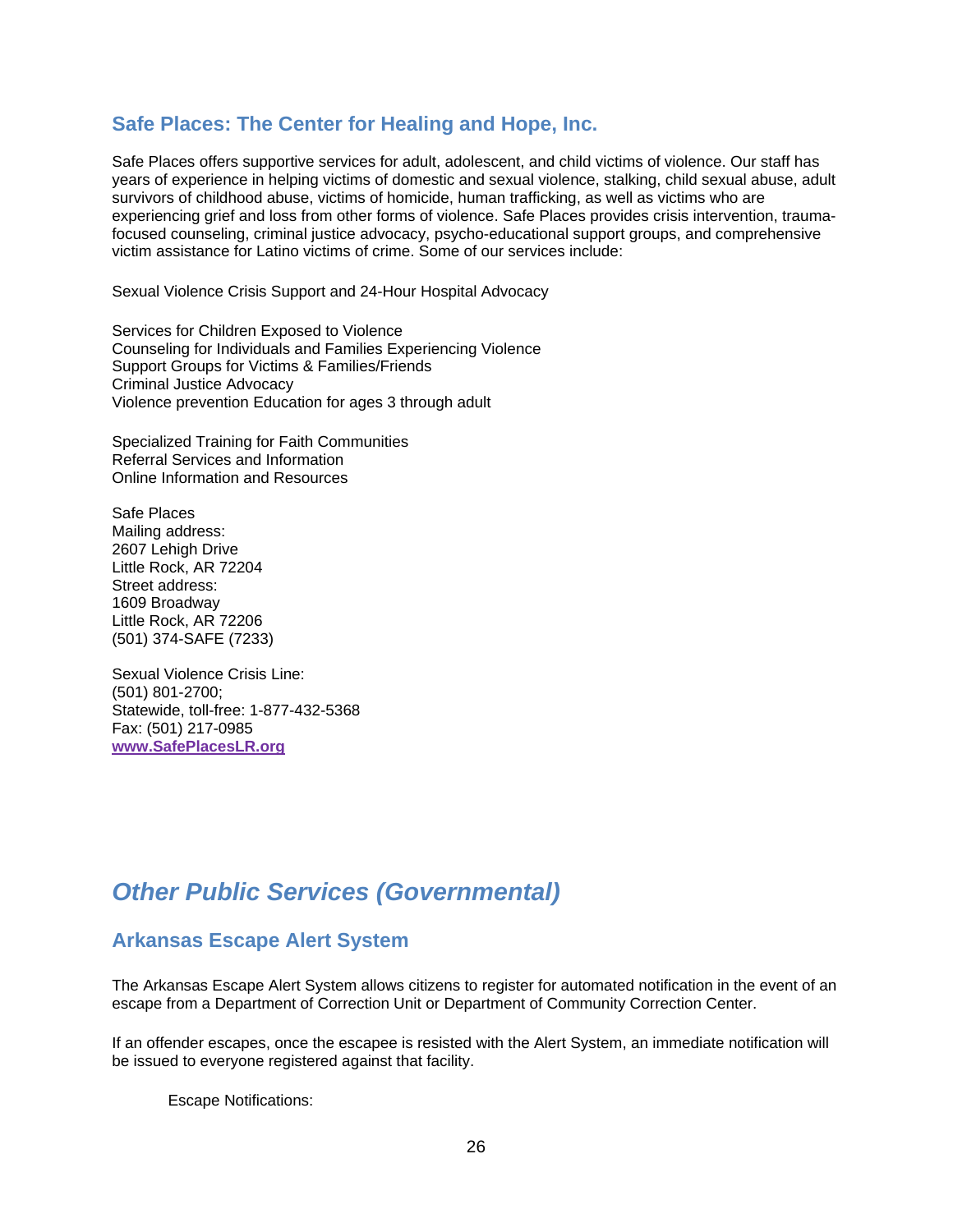- Occur 24 hours a day 7 days a week
- Arrive by automated phone message or e-mail
- Alert residents of the escape
- Direct recipient to appropriate Web site (DC or DCC for more information on the escapee

Recapture Notifications:

- Occur between hours of 8 a.m. and 9 p.m.
- Alert on the recapture of escapee

## **Arkansas Sex Offender Alert Service**

The Arkansas Sex Offender alert Service enables the public to:

- Search for a sex offender
- View location information on a map
- Register for sex offender notifications
- View and print safety tips

To stay informed about sex offenders in your area, take advantage of our free e-mail and telephone alert service. This service will alert you when a sex offender address is registered within one mile of your subscription address. There is no cost to you and no limit to the number of type of addresses that can subscribed. Contact information is always kept confidential.

Register by visiting **www.acic.org** and click the link for the Sex offender Registry.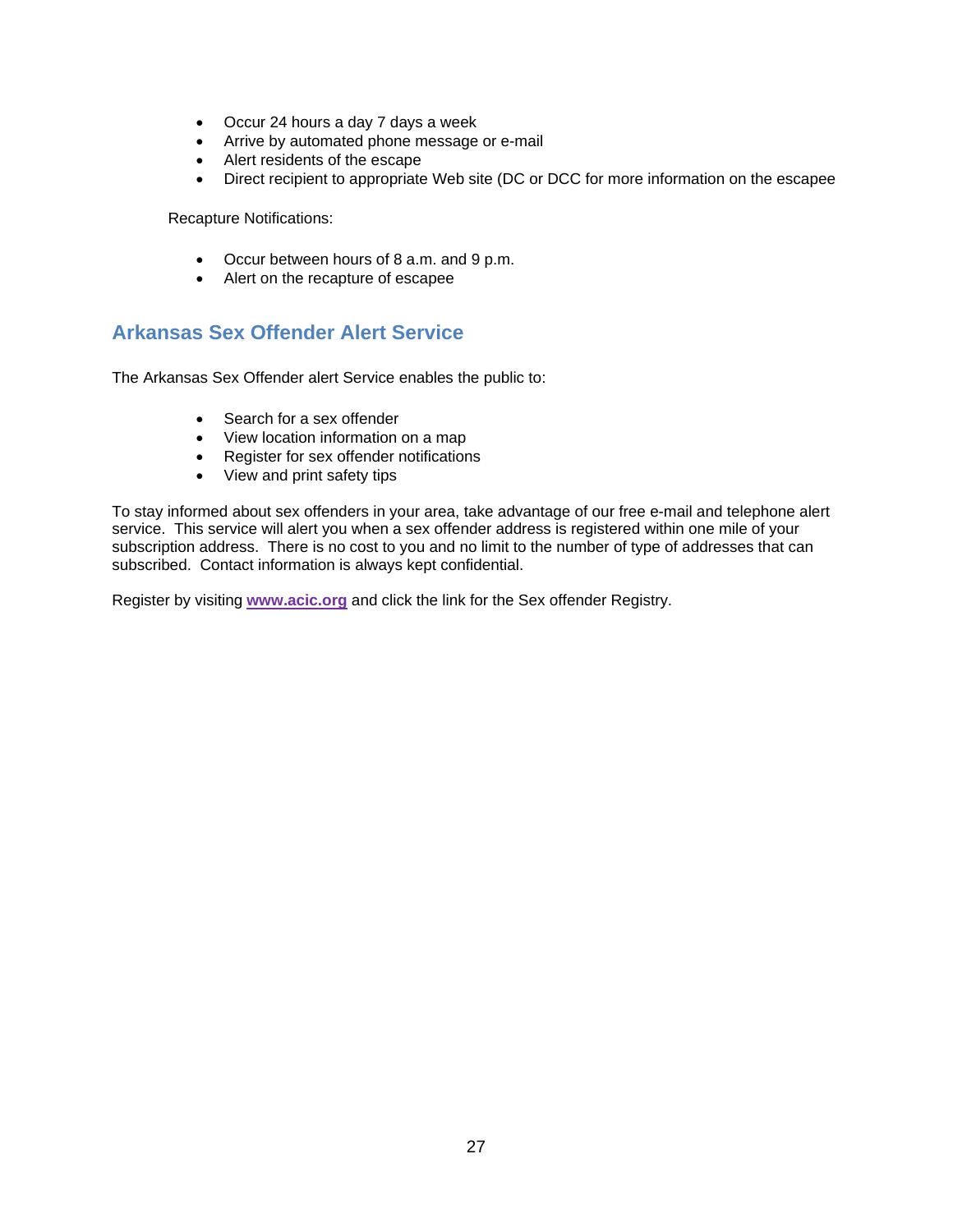## **Glossary of Terms**

**Accessory**: A person who assists in the commission of a crime.

**Accused**: A person accused of committing a crime.

**Acquittal**: A legal finding that a criminal defendant has not been proven guilty of the charge(s) beyond a reasonable doubt.

**Action**: A civil or criminal court proceeding.

**Adjournment**: A delay in the proceeding of a case.

**Adjudicate**: To render a decision through the use of judicial authority.

**Adversary**: The opposite party in a criminal action.

**Adversary System**: A procedure in which contesting parties present a case before an independent decision-maker.

**Affidavit**: A written statement of facts made under oath before a notary or court officer having the authority to administer oaths.

**Affirmed**: A finding of agreement with the trial judges rulings or sentence by an appellate court.

**Aggravating Circumstances**: A fact or situation that increases the degree of liability for a criminal act; considered by the court in imposing punishment.

**AKA**, **Alias**: "Also Known As"; an assumed name.

**Allegation**: Fact asserted as truth before being proven as true; most commonly the criminal acts alleged to have been committed by the accused.

**Amendment**: The correction of an error.

**Answer**: A formal written statement by a defendant responding to each allegation in a complaint.

**Appeal**: A written request to a higher court to review the sentence or judgment of a lower court.

**Appearance**: The proceeding by which a defendant submits himself to the court, either in person or through his attorney.

**Appellant**: The party appealing a decision or judgment to a higher court.

**Appellate Court**: A court having jurisdiction to review and determine whether the rulings and judgments of a lower court are correct.

**Appellee**: The party against whom the appeal is brought.

**Arraignment**: The first appearance in court by a person who is charged with an offense, where he or she is advised of all pending charges, is asked to plead guilty or not guilty to the charges, is advised of the right to counsel and of the right to trial by jury.

**Arrest**: Taking physical custody of a person by lawful authority.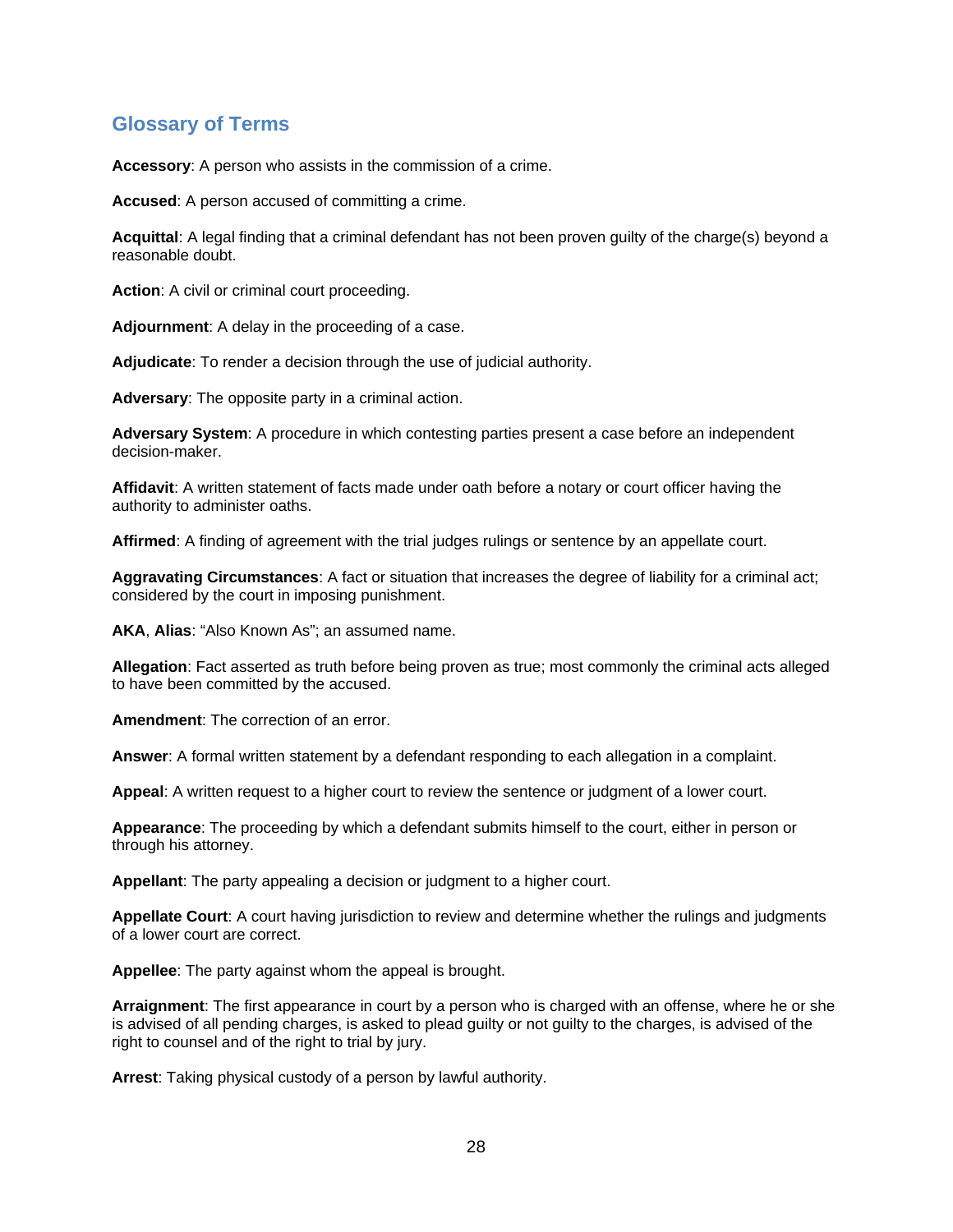**Assault**: A violent attack that can be physical or verbal.

**Attachment**: A procedure by which a person's property is seized by the court to secure payment of a judgment.

**Asset**: Anything of value that can be used to satisfy an order for restitution, fines, or other costs imposed by the court.

**Asset Forfeiture**: (attachment) A procedure by which a person's property is seized for payment of a judgment.

**Bail Bond**: An agreement by a surety to pay a certain sum of money if the defendant fails to appear in court.

**Bailiff**: A court attendant whose duties include keeping order in the courtroom and maintaining custody of the jury.

**Bench Trial**: (non-jury trial) A trial before a judge without a jury; a jury trial is waived by the defendant.

**Bond**: A guarantee, generally backed with the promise of payment, that a defendant will appear in a court as required.

**Brief**: A written statement of the case.

**Burden of Proof**: The obligation of a party to prove facts at issue in the trial. In criminal cases, the state has the burden of proof.

**Burglary**: The unlawful entering of a home or business.

**Capital Offense**: A crime for which the death penalty may be imposed.

**Case**: A proceeding, action, cause, suit, or controversy initiated through the court system.

**Case law**: (precedent) The collection of reported cases that interprets the law within a jurisdiction.

**Challenge**: An objection to the seating of a prospective juror on the jury panel.

**Chambers**: A Judge's private office.

**Charge**: A formal accusation of a crime, the preliminary step to prosecution.

**Circuit Court**: The primary trial court where juries hear felony criminal cases, as well as civil lawsuits.

**Circumstantial Evidence**: Evidence based on inference and not on personal knowledge or observation.

**Citation**: A police-issued order to appear before a judge on a given date to defend against a stated charge, usually a lesser offense such as a traffic violation.

**Civil Law**: Law that is not criminal law; pertains to the settlement of disputes between individuals.

**Civil Rights**: Rights guaranteed by the constitution.

**Clemency:** The process through which the Governor consideres requests for granting reprieves, commutations of sentence, and pardons after convictions.

**Code**: An official compilation of all permanent laws in use, classified according to subject matter.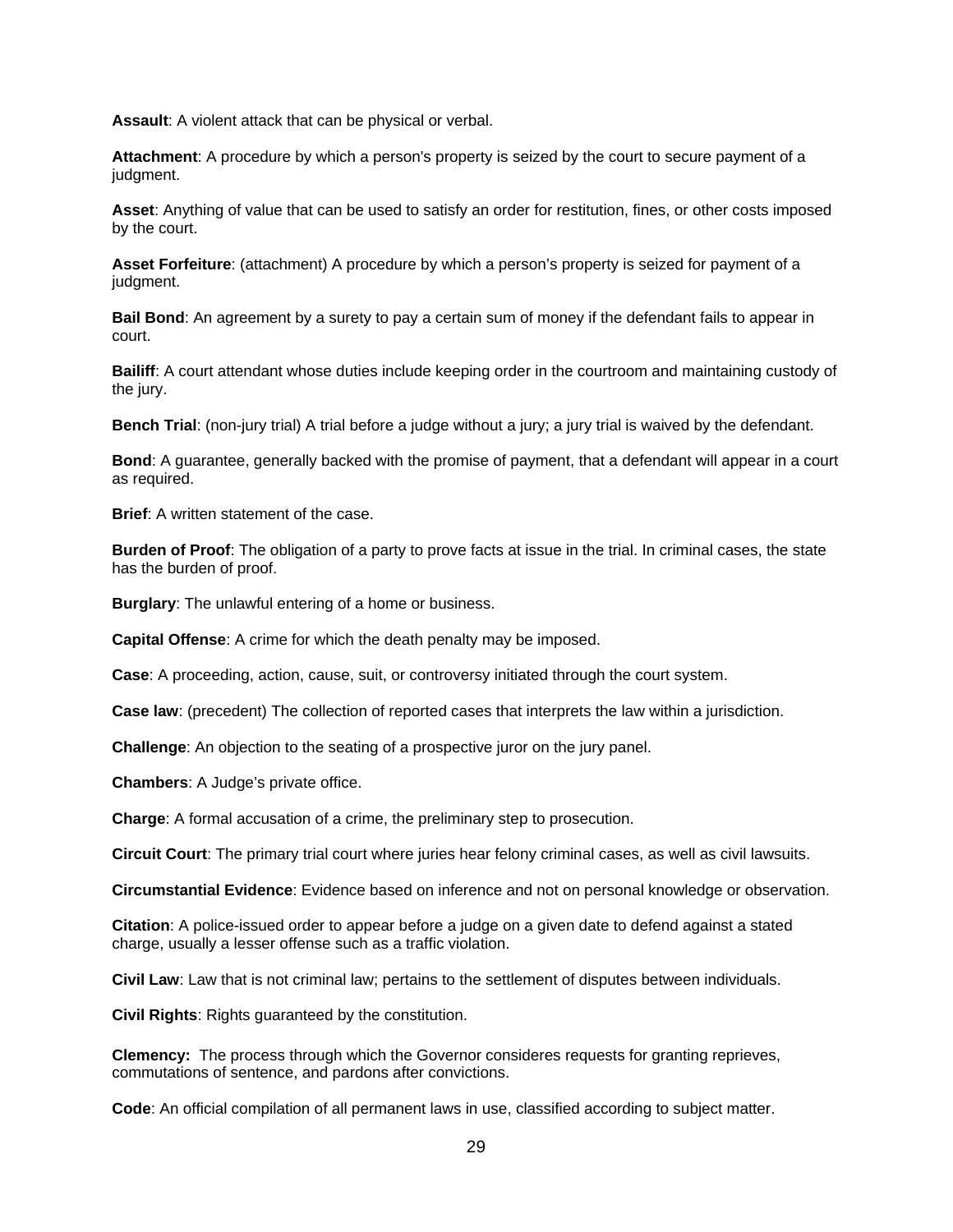**Commit**: To lawfully send a person to a prison, reformatory or institution.

**Common Law**: The body of law based on the English legal system, derived from judicial decisions, and to which no constitution or statute applies.

**Community Service**: As a condition of probation, the court can order the defendant to perform a certain number of hours of community services, such as cleaning public property, assisting needy people, custodial work, etc.

**Commutation**: A change of punishment from a greater to a lesser degree. i.e. from death to life imprisonment.

**Competency**: A defendant's ability to stand trial, consult with counsel, and assist in the defense.

**Complaint**: A formal charge accusing a person of an offense.

**Composite**: A picture of the assailant made from an artist's drawing.

**Concurrent**: Two or more sentences of jail time to be served simultaneously.

**Consecutive**: A sentence that must follow another sentence. Two or more sentences served in sequence.

**Contempt of Court**: Willful disobedience of a court order or rule, punishable by fine or imprisonment.

**Continuance**: A scheduled court event postponed for good cause.

**Controlled Substance**: Any type of drug whose possession and use is regulated by law, including narcotics, stimulants, or hallucinogens.

**Conviction**: A judgment of guilt against a criminal defendant.

**Corpus Delicti**: ("body of the crime") The facts and circumstances that make up the commission of a crime.

**Corroborating Evidence**: Evidence that may differ from, but tends to strengthen or confirm evidence already given.

**Corroborating Witness**: A witness who confirms or supports someone else's testimony.

**Counsel**: One or more lawyers who represent a client.

**Court**:: A governmental body consisting of one or more judges who sit to administer justice.

**Court Cost**: A fee that is added to a fine or penalty. The amount of court cost is set by law to support certain specified services.

**Court Reporter**: A person who records, and sometimes transcribes, the testimony at court sessions.

**Crime**: An act of harm made punishable by the law.

**Crime Victim Reparations** b: A group authorized to distribute funds and/or provide assistance to crime victims in certain circumstances.

**Cross-examination**: The questioning of a witness by the attorney for the opposing party to verify or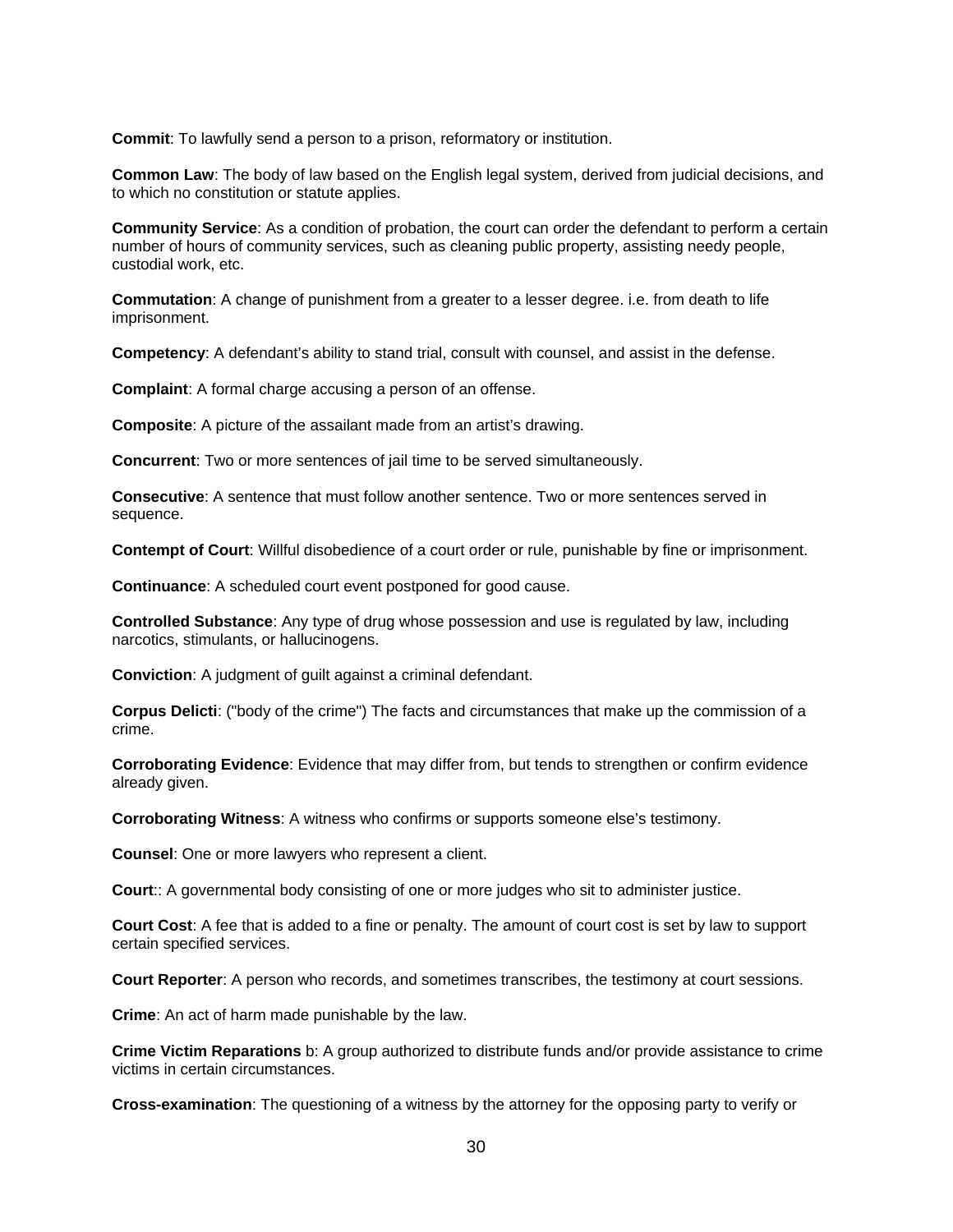refute the testimony just given.

**Custody**: The detention of a person by lawful process or authority.

**Damages**: The monetary compensation recovered for a person who has suffered loss or injury to his person, property, or rights through the unlawful act or negligence of another.

**Default**: A judgment entered against a defendant who has not acted or appeared within the allowable time.

**Defendant**: The individual accused in a criminal action or sued in a civil proceeding.

**Defense Attorney**: A lawyer hired by the defendant, or provided by the Public Defender's Office, to represent the defendant's interests in criminal proceedings.

**Deferred Prosecution**: ("pretrial diversion") A delay during the prosecution of a case to allow the defendant a chance to demonstrate good behavior. If good behavior is demonstrated for the required period of time, the criminal case may be dismissed.

**Delinquent**: A child who has committed an offense which, if he or she were an adult, would be considered a crime.

**Dependent**: A person who requires the support by another. A child who is orphaned, neglected, or abused and in need of care.

**Deposition**: The recorded testimony of a witness, given under oath, for later use in court or for discovery purposes.

**Detention Facility**: A location, sometimes other than a jail, to afford secure custody for a person.

**Detention Hearing**: A hearing to determine whether an accused should be released prior to trial based on their threat to the community or probability of non-appearance at subsequent hearings.

**Directed Verdict of Acquittal**: Order by the judge of not guilty, based on the failure by the state to produce enough evidence to convict "beyond a reasonable doubt".

**Direct Examination**: The first questioning of a witness by the attorney for the party who called the witness to testify.

**Discovery**: The process by which the prosecutor and defense attorney learn of the evidence that the other party will present at trial.

**Dismissal**: The termination of an action or claim without further hearing.

**Dismissal Without Prejudice**: Disposition of the case with the understanding that the case may be refiled.

**District Court**: (formerly Municipal Court) A court with limited jurisdiction, where a judge hears misdemeanor cases, as well as violations, such as traffic cases.

**Disposition**: The final result of a criminal case. This may be by a finding of guilty, not guilty, dismissal, or a plea of no contest.

**Docket**: A formal record in which brief entries note all Court proceedings and documents filed.

**Double Jeopardy**: The constitutional prohibition against being prosecuted twice for the same offense.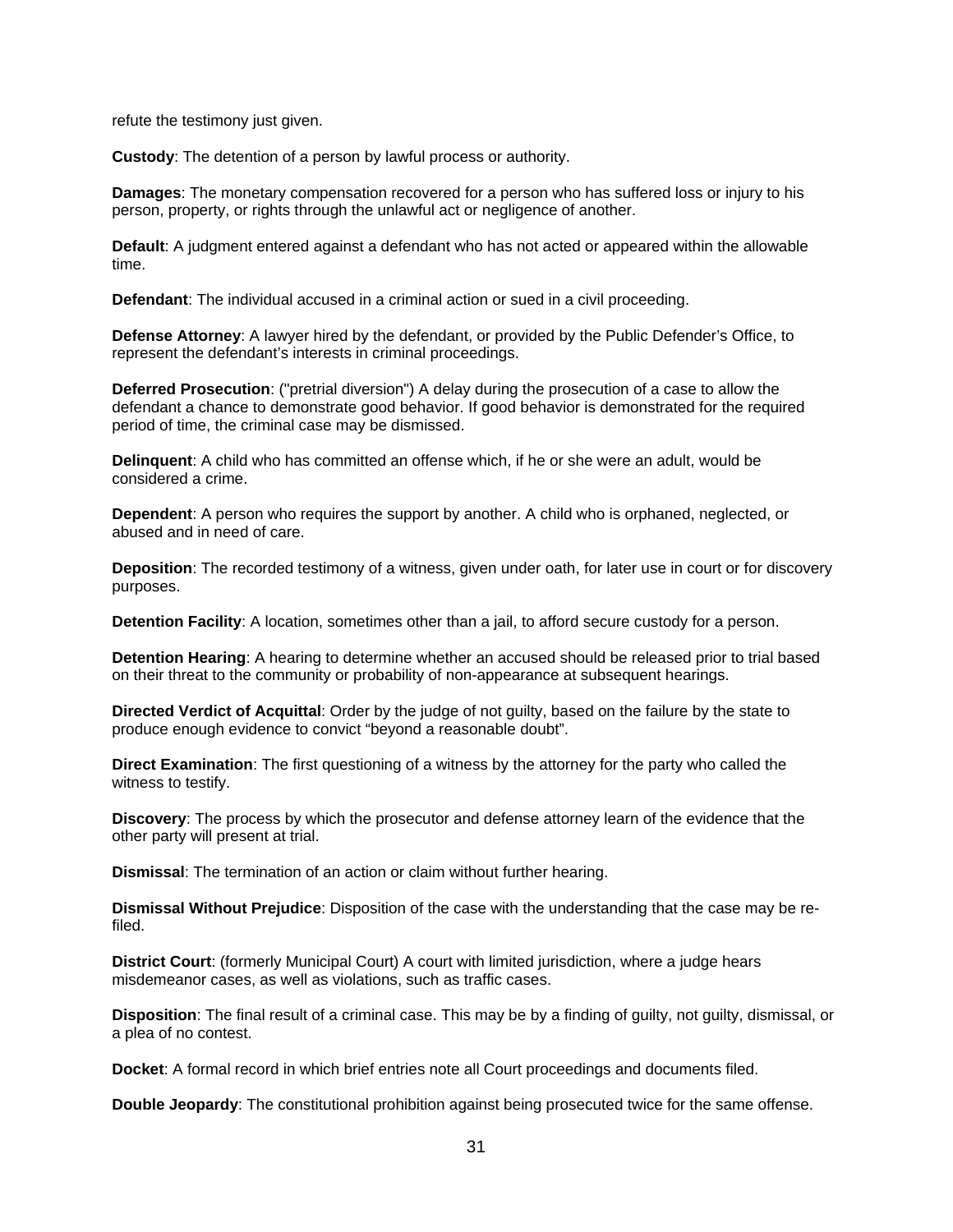**Due Process of Law**: The philosophy of the law on what is fundamentally fair. The guarantee of fairness when the government seeks to deprive one of "liberty or property."

**Entrapment**: The act of officers or agents of the government inducing a person to commit a crime not contemplated by him in order to later bring criminal prosecution against that person.

**Evidence**: Testimony, documents, and tangible objects that tend to prove or disprove the existence of an alleged fact.

**Evidentiary Hearing**: A hearing at which witnesses testify about the facts before the case can continue. Motions challenging arrests, search warrants, identifications, or confessions require this kind of hearing.

**Exculpatory**: Evidence tending to establish a defendant's innocence.

**Execution**: The act of carrying out or putting into effect (as a court order). The carrying out of a death sentence.

**Exonerate:** To relieve from responsibility; to show someone to be free of quilt.

**Ex parte**: A proceeding in which not all parties are present or given the opportunity to be heard.

**Expert Witness**: A witness qualified by knowledge, skill, experience, training, or education to provide a scientific, technical, or other specialized opinion about the evidence or a fact issue.

**Ex Post Facto**: ("After the fact") Any law which, in relation to the offense or its consequences, provides a different penalty than when the act occurred.

**Expungement**: The removal of a conviction from a person's criminal record.

**Extenuating Circumstances**: (mitigating) Circumstances that render a crime less heinous or reprehensible than it would otherwise be.

**Extradition**: The formal process of delivering an alleged offender in one state to the authorities of another state where that person has been accused or convicted of a crime.

**Felony**: A serious crime punishable by imprisonment for more than one year or by death.

**Fine**: Monetary sanction for conviction in certain offenses. The amount of the fine is calculated according to the criminal code at the time of sentencing.

**Forgery**: The altering of material, or making false material, with the intent to defraud.

**Fraud**: A knowing misrepresentation of the truth, or concealment of a material fact, to induce another to act to his or her detriment.

**Freedom of Information Act**: Legislation which provides for making information held by governmental agencies available to the public, unless such information comes within one of the specific categories exempt from public disclosure. This Act requires agencies to make public certain information about their workings and work product.

**Fugitive**: A person who flees, evades or escapes from arrest, prosecution or imprisonment, by fleeing the jurisdiction or hiding.

**Good Time**: The credit awarded to a prisoner for good conduct, which can reduce the length of their sentence.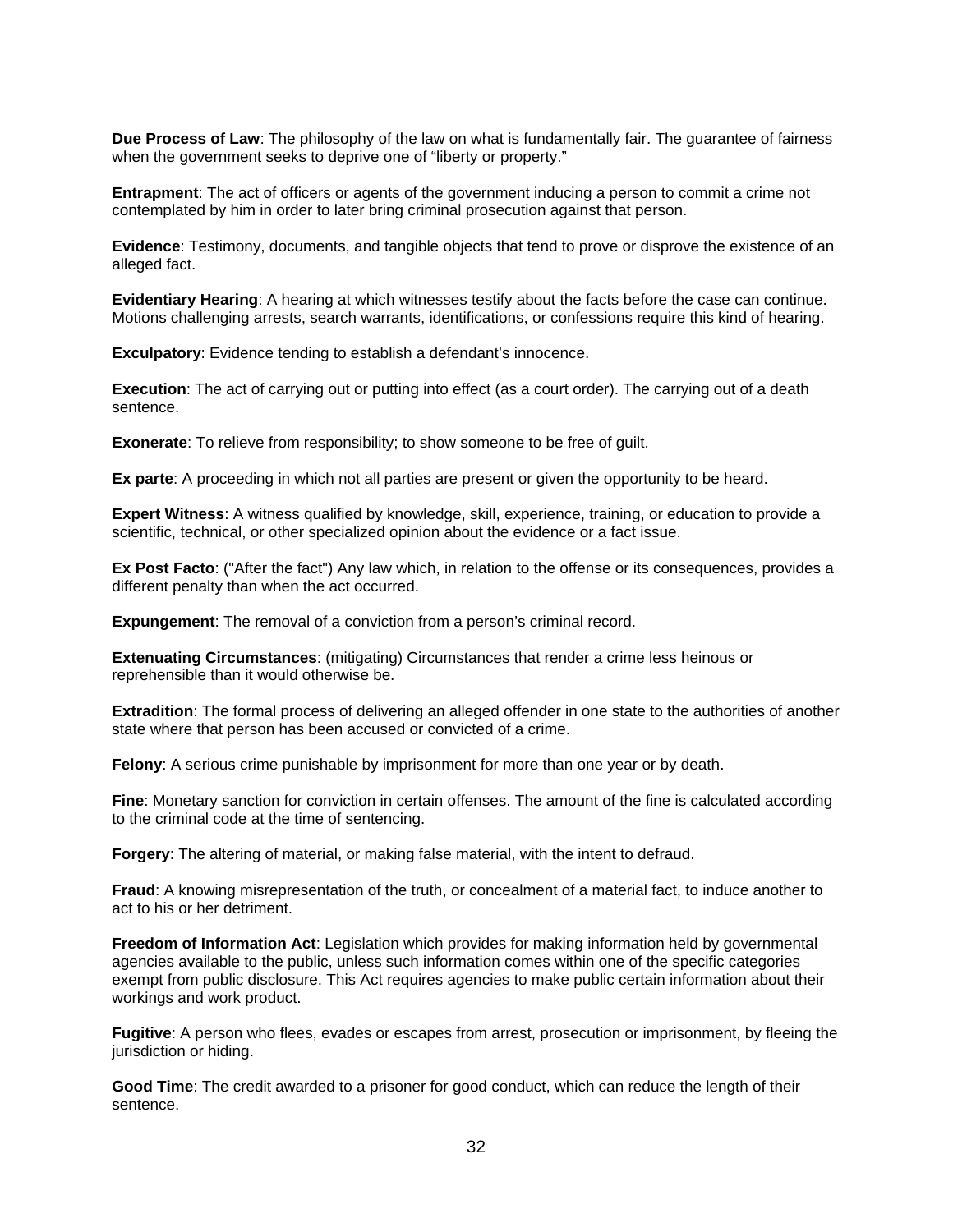**Grand Jury**: A special panel of jurors selected to hear evidence against a person who is suspected of a crime, to determine whether there is sufficient evidence to bring that person to trial. If the Grand Jurors find sufficient evidence against the defendant, then an indictment ("True Bill") is returned formally charging the defendant with a particular crime. If the evidence is not sufficient, the Grand Jury finds a "No Bill" and no indictment is returned.

**Guilty**: A verdict returned by a jury or Judge finding that the defendant committed the crime(s). A plea that a defendant enters admitting that he/she committed the crime.

**Hearing**: An official proceeding similar to a trial, with one or more legal issues to be agreed upon or determined.

**Hearsay**: Evidence based on what the witness has heard someone else say, rather than what he/she has personally experienced.

**Hostile Witness**: A witness who is biased against the examining party or who is unwilling to testify.

**Hung Jury**: A jury that cannot reach a verdict by the required voting margin.

**Impeach**: To introduce evidence to contradict testimony or to question credibility.

**Inadmissible**: That which, under the established rules of evidence, cannot be admitted or received in a judicial action.

**Incarceration**: Confined to jail or prison.

**Indictment**: The formal written accusation from a grand jury charging one or more persons with a crime.

**Information**: The formal written accusation made by a prosecuting attorney setting out criminal charges against the accused person.

**In Limine**: Motion frequently used to limit issues or testimony before trial.

**Intake Officer**: An official of the juvenile court who screens juveniles charged with an offense to determine where to place them pending formal adjudication or informal disposition.

**Interlocutory**: An order that relates to some intermediate matter in the case; any order other than a final order.

**Interrogatories**: A discovery procedure consisting of written questions about the case submitted by one party to the other party or witness. The answers to the interrogatories are usually given under oath.

**Investigation**: The process of collecting evidence by law enforcement officers or the prosecutor to determine if a crime has been committed.

**Judgment**: A court's final decision or determination of the rights and obligations of the parties in a case.

**Jurisdiction**: The power or authority of a court to hear and decide a case. It refers both to the power over the subject matter and the person being prosecuted.

**Jury**: A group of persons selected according to law and given the power to decide questions of fact and return a verdict in the case submitted to them.

**Jury Instruction**: A direction or guideline that a judge gives a jury concerning the law in the case.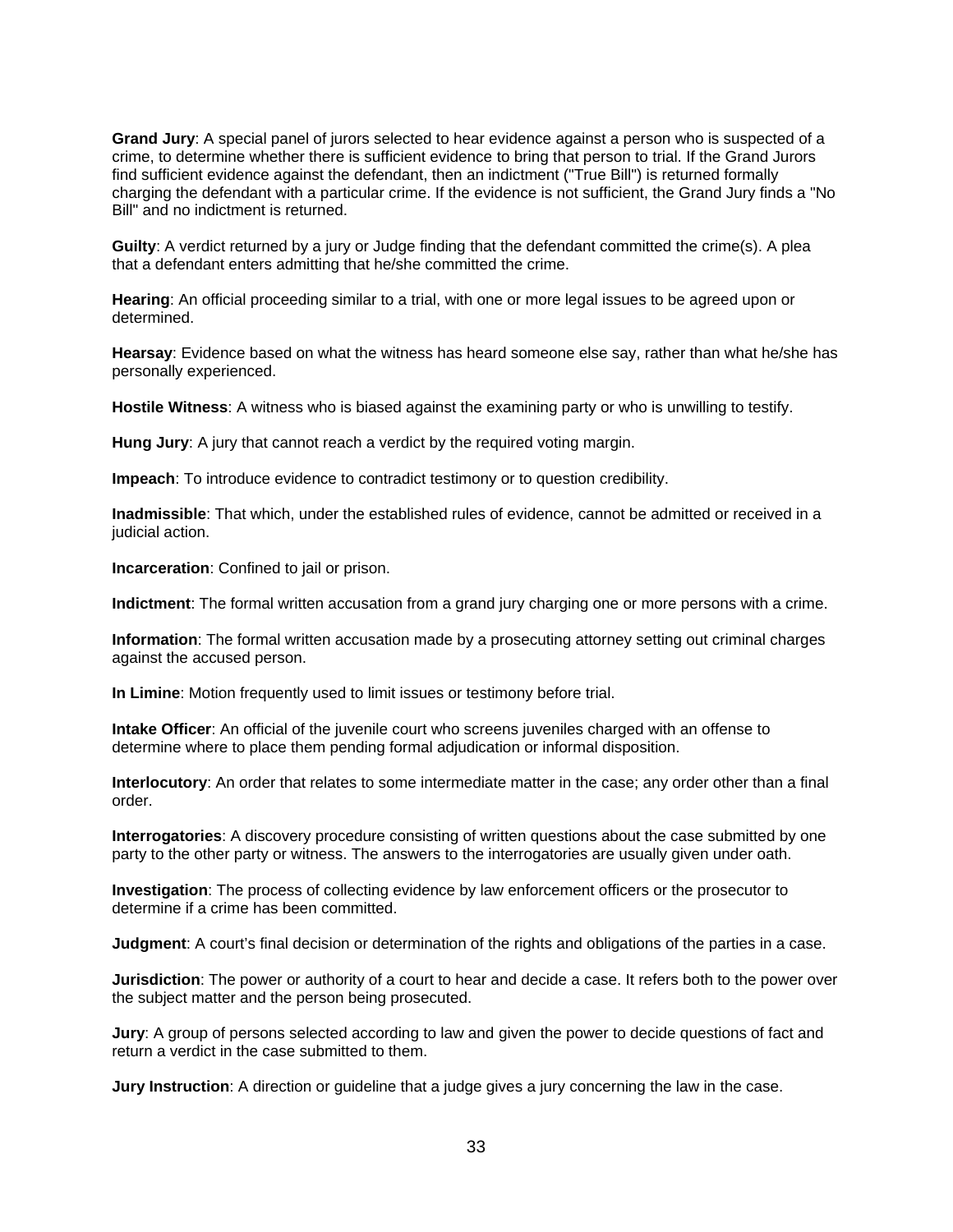**Jury Trial**: A trial before a judge and jury, as opposed to a bench trial before a judge alone.

**Lien**: A claim or hold put on property for payment of a debt or performance of an obligation or duty.

**Lineup**: A group of five or six people who are viewed (in person or in photos) by a victim or witness in an attempt to identify the person who committed a crime.

**Litigant**: A party to a lawsuit.

**Litigation**: A case or lawsuit. The effort made in court by the attorneys towards a legal resolution.

**Malicious Prosecution**: An action instituted with the intent of injuring the defendant without probable cause.

**Mandate**: A command, order, or direction, written or oral, which the court is authorized to give and a person is bound to obey.

**Mandamus**: A writ issued by a higher court to compel a lower court to perform mandatory duties correctly.

**Mandatory Term**: A sentence set by law with no discretion for the judge to individualize punishment.

**Manslaughter**: The unlawful killing of another human being without express or implied intent to injure.

**Material Witness**: A witness who can testify about matters having some logical connection with the essential facts.

**Miranda Warning**: An initial warning given to a person who has been arrested, advising the individual of his or her constitutional rights.

**Misdemeanor**: A crime less serious than a felony that is punishable by fine, penalty, forfeiture, or confinement for a period not exceeding one year in a place other than the state penitentiary.

**Mistrial**: A trial that ends inconclusively because of procedural error, serious misconduct during the procedures, or because the jury cannot agree on a verdict.

**Mitigating Circumstances**: A series of factors that must be considered by the sentencing court when imposing sentence. They are factors that do not justify or excuse a wrongful act, but reduce the degree of liability and therefore may reduce the punishment.

**Moot**: An issue that has no basis or relevance to the case at hand.

**Motion**: A written application to the court requesting an order or ruling in favor of the applicant.

**Motion Hearing**: A proceeding held in response to a motion when the judge rules on the motion.

**Mug Shots**: Pictures of people who have been arrested for a crime.

**Negligent**: Conduct, by act or omission, that breaches reasonable care and is the actual cause of an injury or property damage.

**No Contest Plea**: A plea that a defendant enters in court in which he/she does not contest the facts presented by the State, but does not admit guilt.

**No True Bill**: (no bill) A legal decision dismissing charges against a defendant when the grand jury does not find enough evidence to charge the defendant with violating a law.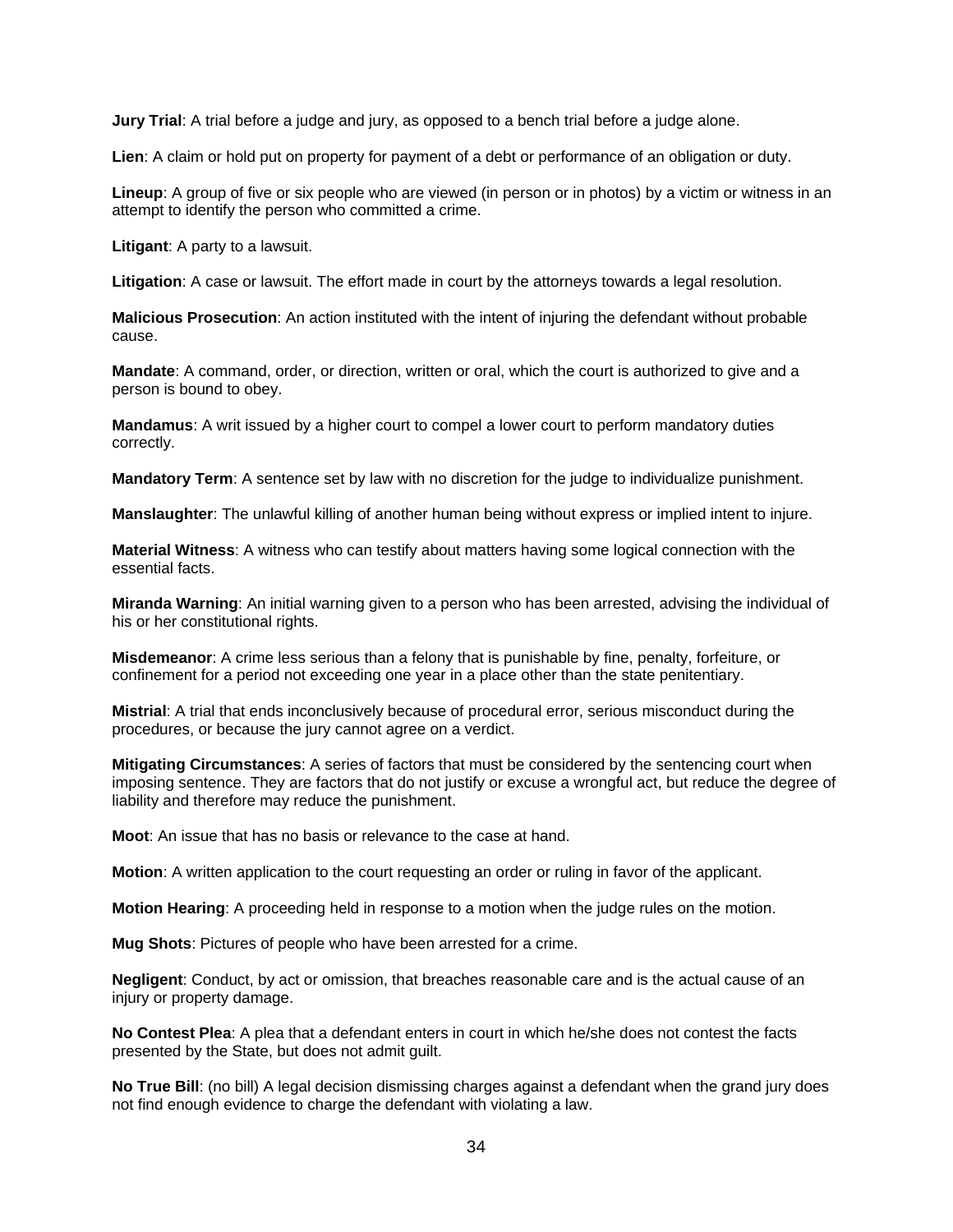**Nolle Prosequi**: (nol pros) A Latin phrase meaning "not to wish to prosecute". A legal notice that a case has been abandoned.

**Nolo Contendere**: A Latin phrase meaning "I do not wish to contend". It is the same as a no contest plea.

**Not Guilty Plea**: A statement that a defendant enters at arraignment denying committing the crime(s).

**Notice of Appeal**: A document filed with a court and served on the other parties, stating an intention to appeal a trial court's judgment or order.

**Opinion**: A formal judicial statement of the legal reasoning upon which the judgment is based.

**Oral Argument**: An advocate's spoken presentation before a court supporting or opposing the legal issue being considered.

**Order:** A ruling or direction of a court or judge made or presented in writing.

**Overrule**: A court's denial of any motion or point raised to the court. To overturn or make a prior case void.

**Parole**: A conditional release from prison of a convicted person who has not served their full sentence. Parole may be revoked for failure to observe the conditions provided in the parole order.

**Pardon:** The exoneration of a convicted person from the penalties of an offense or crime.

**Penalty**: Punishment imposed on a wrongdoer in the form of imprisonment or fine.

**Perjury**: Deliberate false testimony given under oath.

**Personal Recognizance**: Release of a defendant in a criminal case where the court takes the defendant's word that he/she will appear for a scheduled matter when told to appear.

**Personal Surety Bond**: A third party (the personal surety) provides the security for the defendant's appearance, either in money or property.

**Plea**: An accused person's formal response of guilty, not guilty, or no contest.

**Plea Agreement**: Written or unwritten statement of terms determined by the prosecutor and defendant to be a satisfactory disposition of the case.

**Plea Bargaining**: A process leading to a negotiated agreement between a prosecutor and a defendant, where the defendant pleads guilty to a lesser offense, or to one of multiple charges, in exchange for a more lenient sentence or a dismissal of the other charges.

**Polling the Jury**: A practice whereby the jurors are asked individually whether they agreed to the verdict.

**Polygraph Exam**: A test that uses a machine to measure changes in a person's heart rate, breathing rate, and blood pressure while being interrogated.

**Preliminary Hearing**: A court hearing to determine whether there is sufficient evidence to prosecute an accused person.

**Preponderance of Evidence**: Greater weight of evidence, which is more credible and convincing to the mind.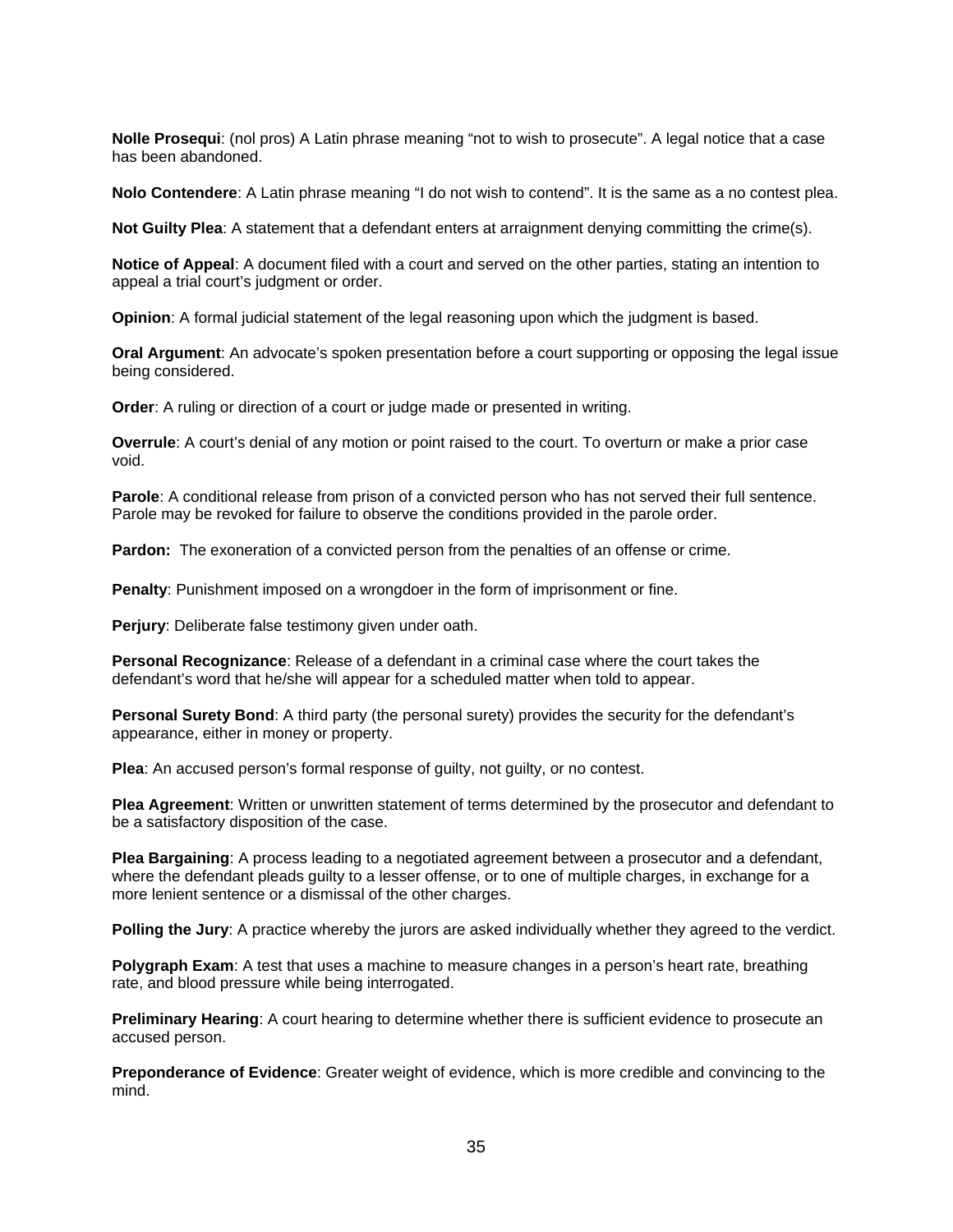**Pre-sentence Report**: Material prepared to assist the trial court in sentencing a criminal defendant after he/she has been convicted. Pre-sentence reports usually include sentencing guidelines, plus information on prior arrests or convictions, employment history, family background, and an analysis of impact of the crime on the victim(s).

**Pretrial Diversion**: A program that refers certain criminal defendants, before trial, to community programs such as job training, education, counseling, which if successfully completed may lead to the dismissal of the charges.

**Pretrial Hearing**: A meeting where the parties to the action appear before the judge in an informal setting to attempt to reconcile the issues and potentially settle the case without necessity of trial.

**Probable Cause**: The amount of proof needed to determine that a crime occurred, and that the defendant committed the crime, in order to proceed with prosecution.

**Probation**: A court-imposed criminal sentence that, subject to stated conditions, releases a convicted person into the community instead of sending him/her to jail or prison.

**Probation Officer**: A government officer who supervises the conduct of persons sentenced to probation.

**Probation Revocation**: The overturn of a sentence by a judge when a probationer is found to have violated the terms of the sentence. The judge can revoke the probation and incarcerate the person for the remainder of the probation period or some portion of it.

**Probation Revocation Hearing**: A hearing held for the purpose of determining whether the person on probation has violated the conditions of his/her probation.

Protection Order:

**Prosecutor**: The attorney for the state who represents the interest of the victim in court.

**Prosecution**: The act of pursuing a criminal trial. The party initiating a criminal trial.

**Quash**: To annul or make void; to terminate.

**Rape**: Unlawful sexual activity with a person without consent and usually by force or threat of injury.

**Reasonable Doubt**: The belief that there is a real possibility that a defendant is not guilty.

**Rebuttal**: In-court, contradiction of the other party's evidence.

**Remand**: To send back a case, claim, or person for further action.

**Restitution**: Return of some specific thing to its rightful owner or status. Compensation for benefits derived from a wrong done to another.

**Reversal**: Setting aside, annulling, vacating, or changing to the contrary the decision of a lower court or other body.

**Revocation**: The overturning or resending of a sentence by a court when there has been a violation of the terms or conditions.

**Robbery**: The illegal taking of property in the person's presence, by violence or intimidation.

**Seal**: To prohibit or restrict access to a criminal history record, except as authorized in law.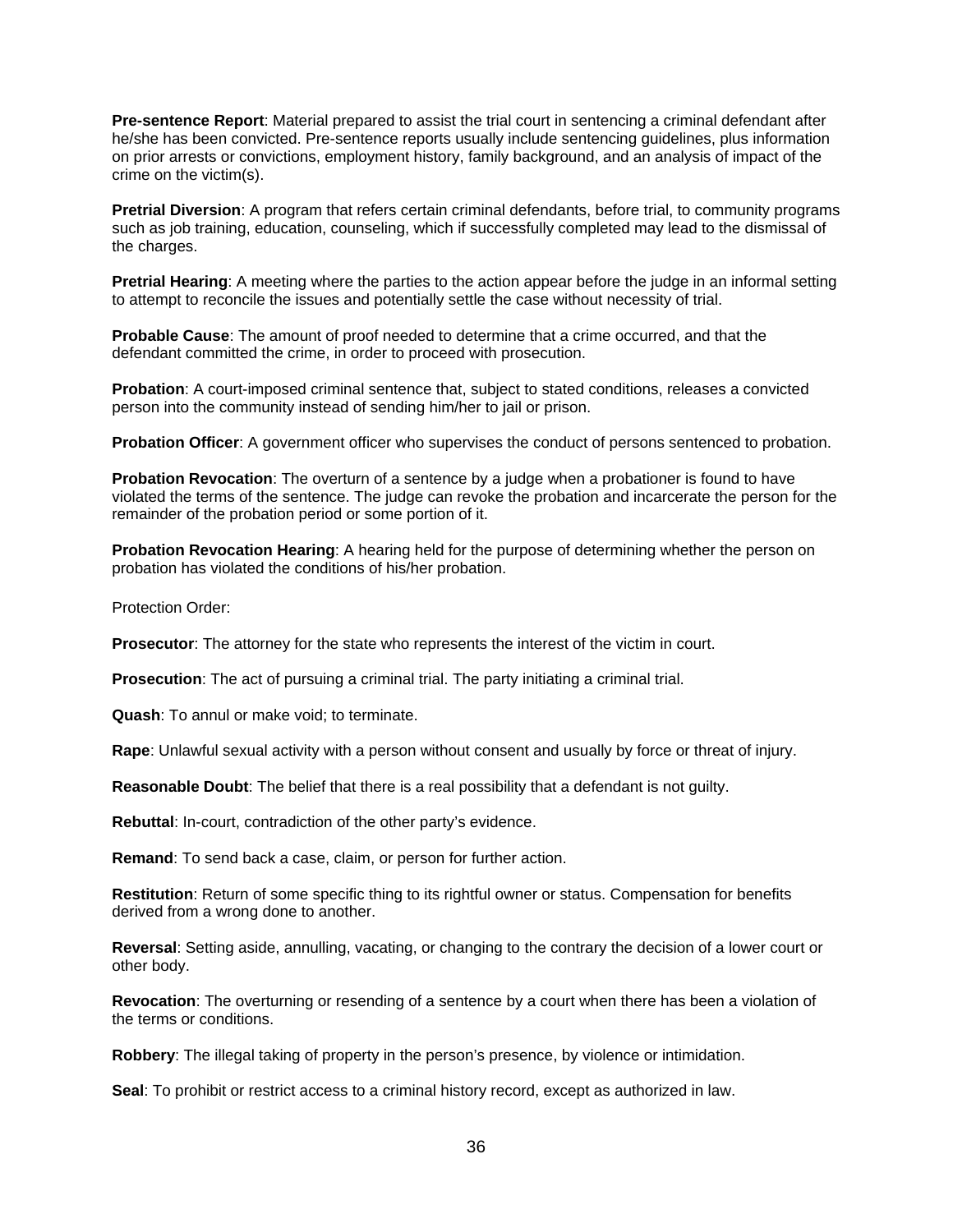**Search Warrant**: A judge's written order authorizing a law-enforcement officer to conduct a search of a specified place and to seize specific evidence.

**Self-Defense**: The use of force to protect one's person, family, or property from real or threatened attack.

**Sentence:** The judgment imposed on a criminal wrongdoer.

**Sentencing Guidelines**: A set of standards that show a range of sentencing options based on the nature of the crime and the offender's criminal history. The Court must sentence within the calculated guideline range unless it finds aggravating or mitigating circumstances not adequately considered when the guidelines were created.

**Sentence, Indeterminate**: An indefinite sentence with the exact terms to be determined by parole authorities within the minimum and maximum limits set by the statute.

**Sentence, Suspended:** A sentence postponed so that the defendant is not required to serve time unless he/she commits another crime or violates some other court-imposed condition.

**Sentencing**: The court action held after a conviction or guilty plea of a defendant at which time the judge sets the length and conditions of punishment.

**Settlement**: An agreement ending a dispute or lawsuit before trial.

**Severance**: A separation of the charges so that only one charge, or only properly related charges, are before the jury. Severance may also refer to the separation of two or more defendants named in the same indictment or information who would normally be tried together.

**Statue of Limitations**: A legal time limit for prosecuting a crime, based on the date when the offense occurred.

**Stay**: To postpone or halt a proceeding, judgment, or imposition of sentence.

**Stipulation**: Any agreement made by the attorneys engaged on opposite sides of a case as to certain facts of the case.

**Striking a Juror**: The process where an attorney excuses a prospective juror from the list of candidates to sit on the jury.

**Subpoena**: A written command given to a witness to appear and give testimony.

**Summons**: An order that notifies the person named that an action has been commenced against him/her in the court, and that he/she is required to appear and answer the complaint.

**Supervised Release**: The court may include, as a part of the sentence, a requirement that the defendant be placed on a term of supervised release.

**Supreme Court**: At the state level, the highest court with appellate jurisdiction. In the federal system, it is the court of last resort, with final appellate jurisdiction in cases from all lower courts.

**Testimony**: Oral evidence given by a witness under oath.

**Tort**: A legal (civil & criminal) wrong committed upon a person or property.

**Transcript**: The typewritten translation of the court reporter's verbatim notes of the proceedings in court.

**Trial**: A court proceeding where testimony is presented to a Judge or a jury to determine if the defendant